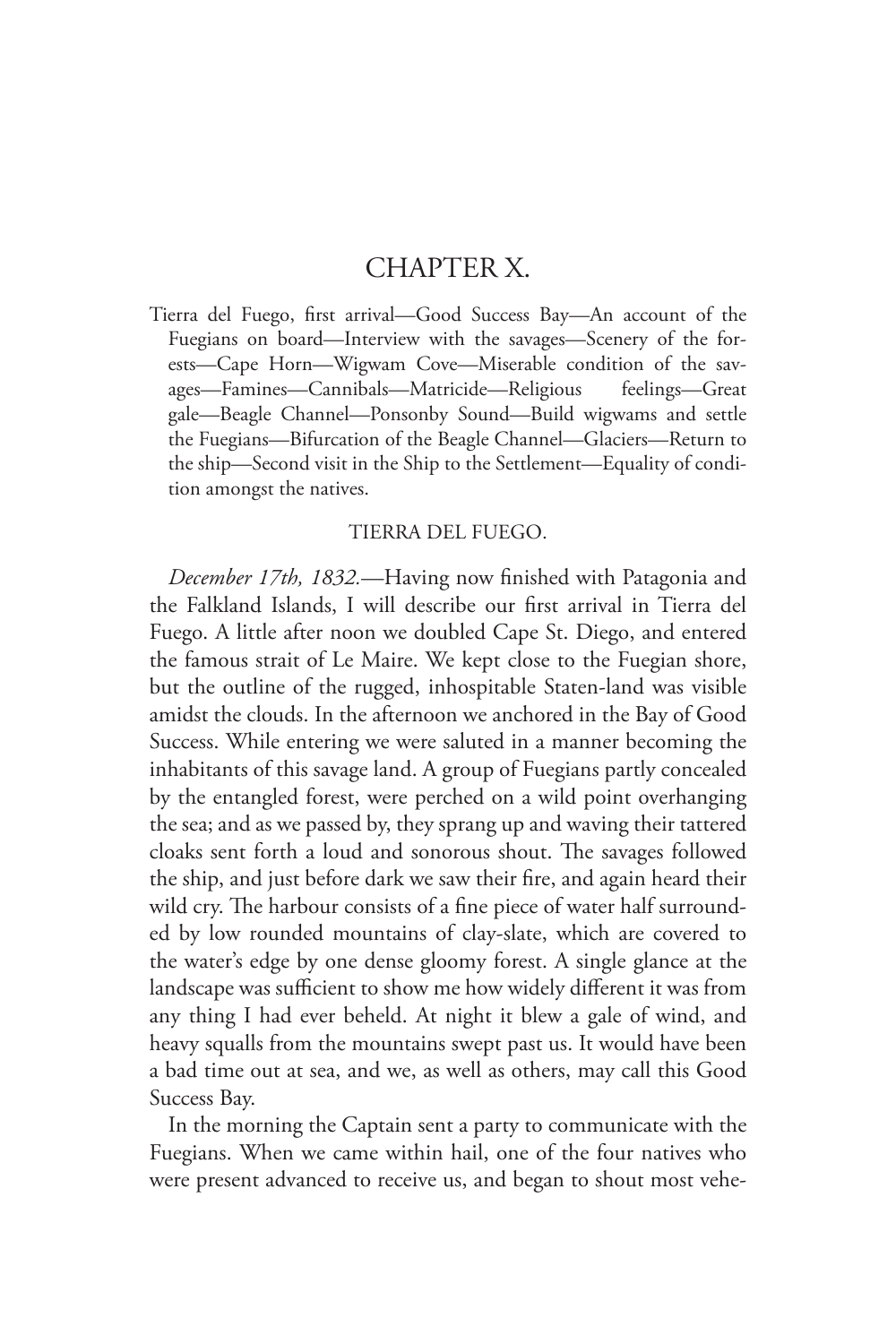mently, wishing to direct us where to land. When we were on shore the party looked rather alarmed, but continued talking and making gestures with great rapidity. It was without exception the most curious and interesting spectacle I ever beheld: I could not have believed how wide was the difference between savage and civilized man: it is greater than between a wild and domesticated animal, inasmuch as in man there is a greater power of improvement. The chief spokesman was old, and appeared to be the head of the family; the three others were powerful young men, about six feet high. The women and children had been sent away. These Fuegians are a very different race from the stunted, miserable wretches farther westward; and they seem closely allied to the famous Patagonians of the Strait of Magellan. Their only garment consists of a mantle made of guanaco skin, with the wool outside; this they wear just thrown over their shoulders, leaving their persons as often exposed as covered. Their skin is of a dirty coppery red colour.

The old man had a fillet of white feathers tied round his head, which partly confined his black, coarse, and entangled hair. His face was crossed by two broad transverse bars; one, painted bright red, reached from ear to ear and included the upper lip; the other, white like chalk, extended above and parallel to the first, so that even his eyelids were thus coloured. The other two men were ornamented by streaks of black powder, made of charcoal. The party altogether closely resembled the devils which come on the stage in plays like Der Freischutz.

Their very attitudes were abject, and the expression of their countenances distrustful, surprised, and startled. After we had presented them with some scarlet cloth, which they immediately tied round their necks, they became good friends. This was shown by the old man patting our breasts, and making a chuckling kind of noise, as people do when feeding chickens. I walked with the old man, and this demonstration of friendship was repeated several times; it was concluded by three hard slaps, which were given me on the breast and back at the same time. He then bared his bosom for me to return the compliment, which being done, he seemed highly pleased. The language of these people, according to our notions, scarcely deserves to be called articulate. Captain Cook has compared it to a man clear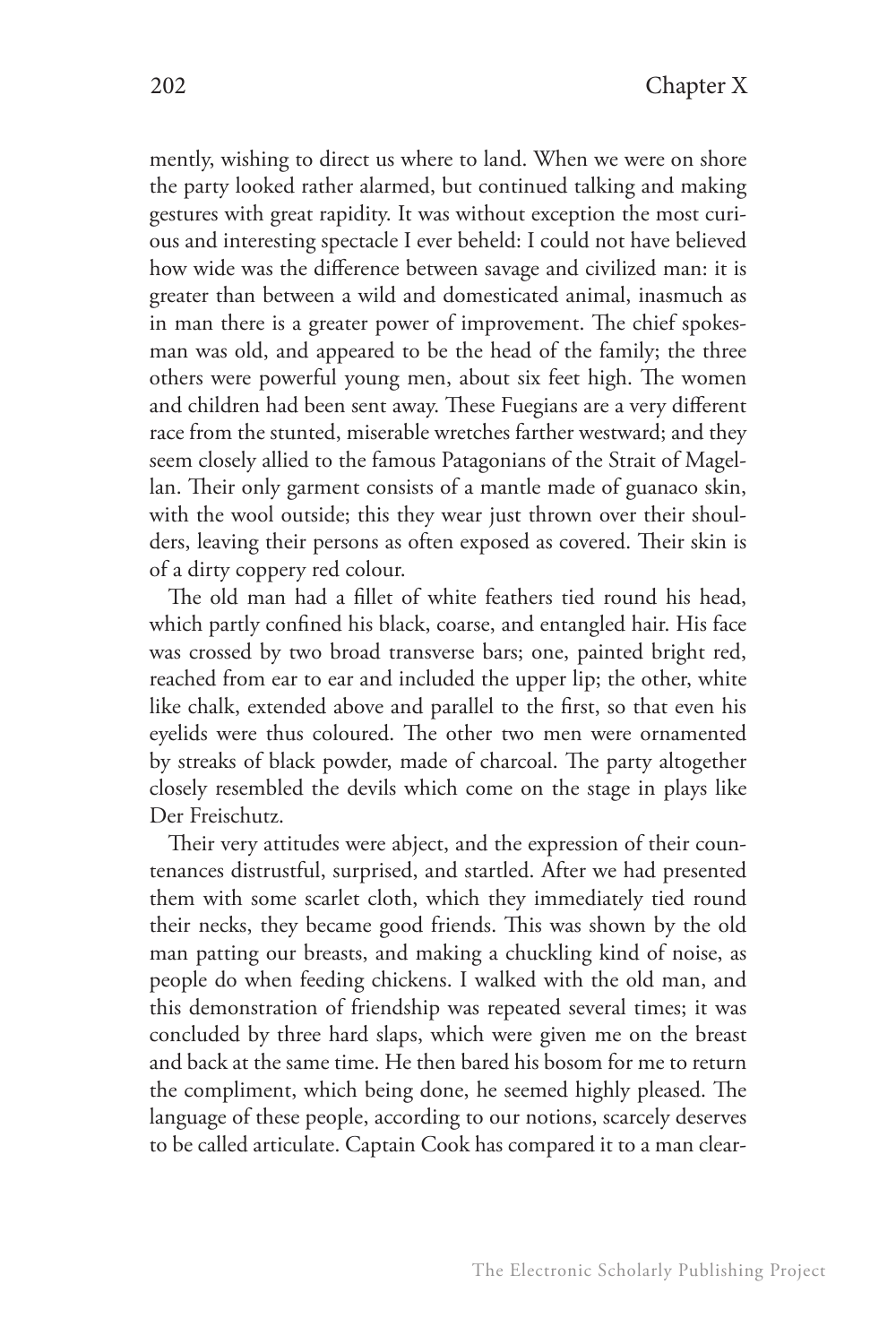ing his throat, but certainly no European ever cleared his throat with so many hoarse, guttural, and clicking sounds.

They are excellent mimics: as often as we coughed or yawned, or made any odd motion, they immediately imitated us. Some of our party began to squint and look awry; but one of the young Fuegians (whose whole face was painted black, excepting a white band across his eyes) succeeded in making far more hideous grimaces. They could repeat with perfect correctness each word in any sentence we addressed them, and they remembered such words for some time. Yet we Europeans all know how difficult it is to distinguish apart the sounds in a foreign language. Which of us, for instance, could follow an American Indian through a sentence of more than three words? All savages appear to possess, to an uncommon degree, this power of mimicry. I was told, almost in the same words, of the same ludicrous habit among the Caffres: the Australians, likewise, have long been notorious for being able to imitate and describe the gait of any man, so that he may be recognised. How can this faculty be explained? is it a consequence of the more practised habits of perception and keener senses, common to all men in a savage state, as compared with those long civilized?

When a song was struck up by our party, I thought the Fuegians would have fallen down with astonishment. With equal surprise they viewed our dancing; but one of the young men, when asked, had no objection to a little waltzing. Little accustomed to Europeans as they appeared to be, yet they knew and dreaded our fire-arms; nothing would tempt them to take a gun in their hands. They begged for knives, calling them by the Spanish word "cuchilla." They explained also what they wanted, by acting as if they had a piece of blubber in their mouth, and then pretending to cut instead of tear it.

I have not as yet noticed the Fuegians whom we had on board. During the former voyage of the Adventure and Beagle in 1826 to 1830, Captain Fitz Roy seized on a party of natives, as hostages for the loss of a boat, which had been stolen, to the great jeopardy of a party employed on the survey; and some of these natives, as well as a child whom he bought for a pearl-button, he took with him to England, determining to educate them and instruct them in religion at his own expense. To settle these natives in their own country, was one chief inducement to Captain Fitz Roy to undertake our present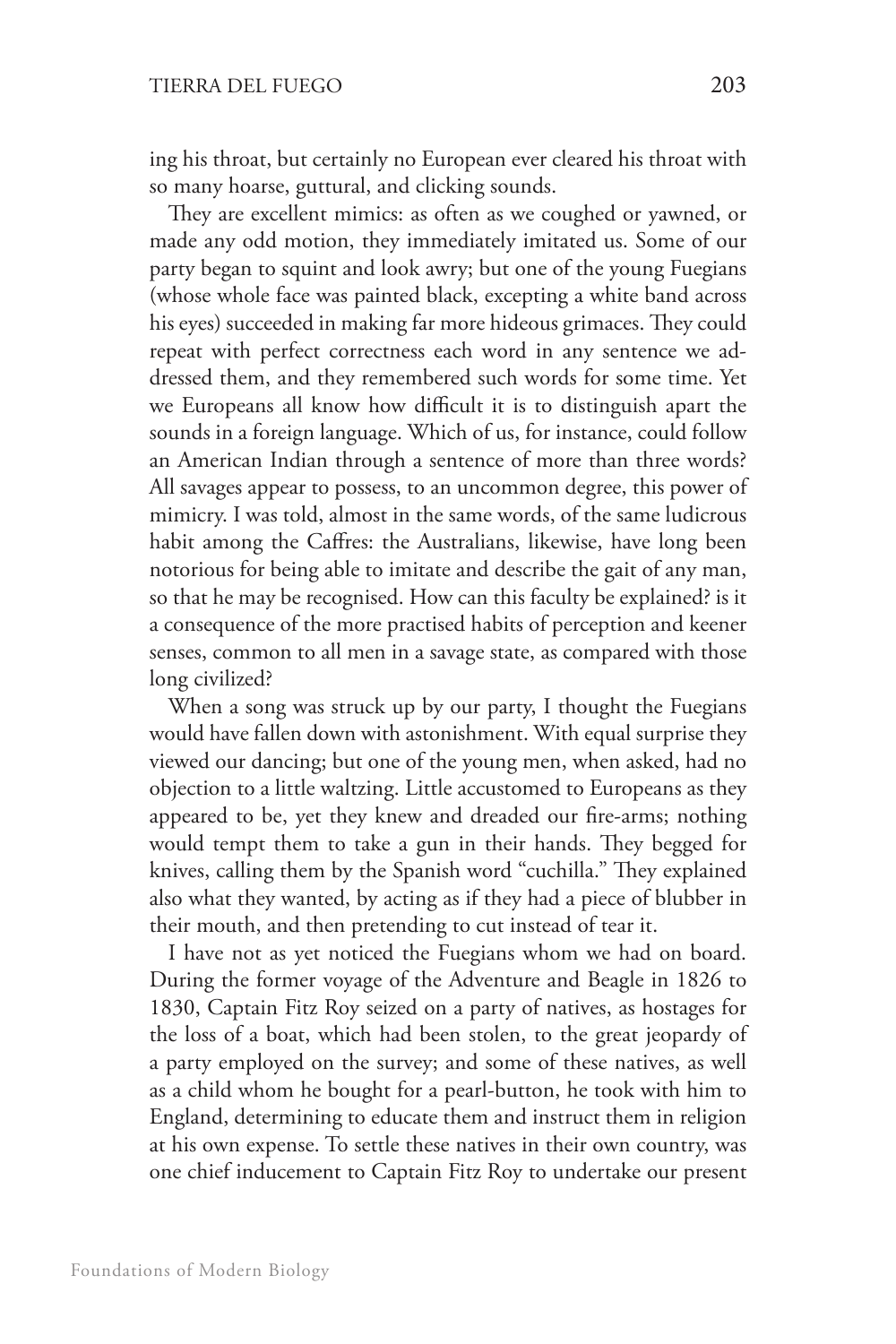voyage; and before the Admiralty had resolved to send out this expedition, Captain Fitz Roy had generously chartered a vessel, and would himself have taken them back. The natives were accompanied by a missionary, R. Matthews; of whom and of the natives, Captain Fitz Roy has published a full and excellent account. Two men, one of whom died in England of the small-pox, a boy and a little girl, were originally taken; and we had now on board, York Minster, Jemmy Button (whose name expresses his purchasemoney), and Fuegia Basket. York Minster was a full-grown, short, thick, powerful man: his disposition was reserved, taciturn, morose, and when excited violently passionate; his affections were very strong towards a few friends on board; his intellect good. Jemmy Button was a universal favourite, but likewise passionate; the expression of his face at once showed his nice disposition. He was merry and often laughed, and was remarkably sympathetic with any one in pain: when the water was rough, I was often a little sea-sick, and he used to come to me and say in a plaintive voice, "Poor, poor fellow!" but the notion, after his aquatic life, of a man being sea-sick, was too ludicrous, and he was generally obliged to turn on one side to hide a smile or laugh, and then he would repeat his "Poor, poor fellow!" He was of a patriotic disposition; and he liked to praise his own tribe and country, in which he truly said there were "plenty of trees," and he abused all the other tribes: he stoutly declared that there was no Devil in his land. Jemmy was short, thick, and fat, but vain of his personal appearance; he used always to wear gloves, his hair was neatly cut, and he was distressed if his well-polished shoes were dirtied. He was fond of admiring himself in a looking-glass; and a merry-faced little Indian boy from the Rio Negro, whom we had for some months on board, soon perceived this, and used to mock him: Jemmy, who was always rather jealous of the attention paid to this little boy, did not at all like this, and used to say, with rather a contemptuous twist of his head, "Too much skylark." It seems yet wonderful to me, when I think over all his many good qualities, that he should have been of the same race, and doubtless partaken of the same character, with the miserable, degraded savages whom we first met here. Lastly, Fuegia Basket was a nice, modest, reserved young girl, with a rather pleasing but sometimes sullen expression, and very quick in learning anything, especially languages. This she showed in picking up some Por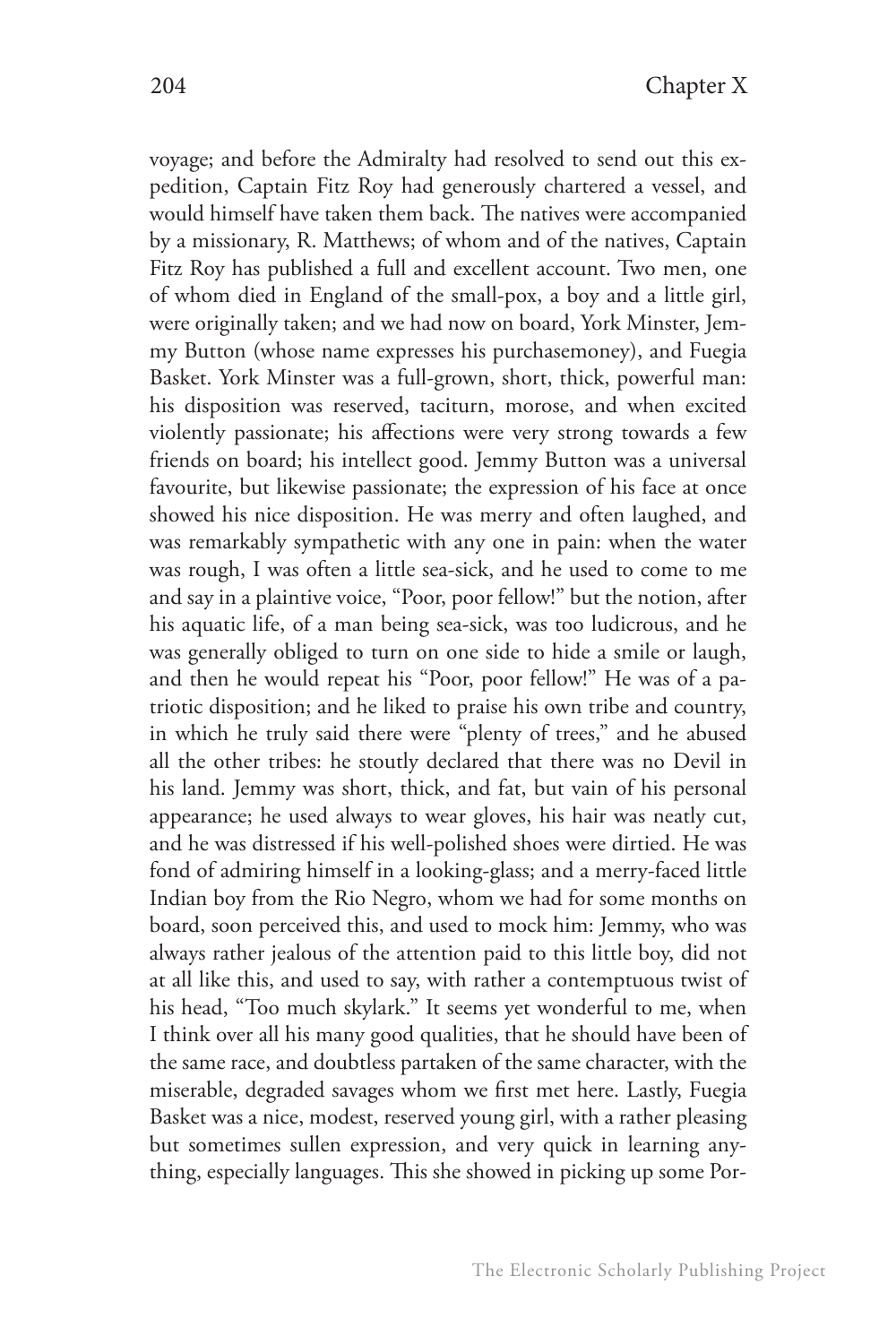tuguese and Spanish, when left on shore for only a short time at Rio de Janeiro and Monte Video, and in her knowledge of English. York Minster was very jealous of any attention paid to her; for it was clear he determined to marry her as soon as they were settled on shore.

Although all three could both speak and understand a good deal of English, it was singularly difficult to obtain much information from them, concerning the habits of their countrymen: this was partly owing to their apparent difficulty in understanding the simplest alternative. Every one accustomed to very young children, knows how seldom one can get an answer even to so simple a question as whether a thing is black *or* white; the idea of black or white seems alternately to fill their minds. So it was with these Fuegians, and hence it was generally impossible to find out, by cross-questioning, whether one had rightly understood anything which they had asserted. Their sight was remarkably acute: it is well known that sailors, from long practice, can make out a distant object much better than a landsman; but both York and Jemmy were much superior to any sailor on board: several times they have declared what some distant object has been, and though doubted by every one, they have proved right, when it has been examined through a telescope. They were quite conscious of this power; and Jemmy, when he had any little quarrel with the officer on watch, would say, "Me see ship, me no tell."

It was interesting to watch the conduct of the savages, when we landed, towards Jemmy Button: they immediately perceived the difference between him and ourselves, and held much conversation one with another on the subject. The old man addressed a long harangue to Jemmy, which it seems was to invite him to stay with them. But Jemmy understood very little of their language, and was, moreover, thoroughly ashamed of his countrymen. When York Minster afterwards came on shore, they noticed him in the same way, and told him he ought to shave; yet he had not twenty dwarf hairs on his face, whilst we all wore our untrimmed beards. They examined the colour of his skin, and compared it with ours. One of our arms being bared, they expressed the liveliest surprise and admiration at its whiteness, just in the same way in which I have seen the ourang-outang do at the Zoological Gardens. We thought that they mistook two or three of the officers, who were rather shorter and fairer, though adorned with large beards, for the ladies of our party. The tallest amongst the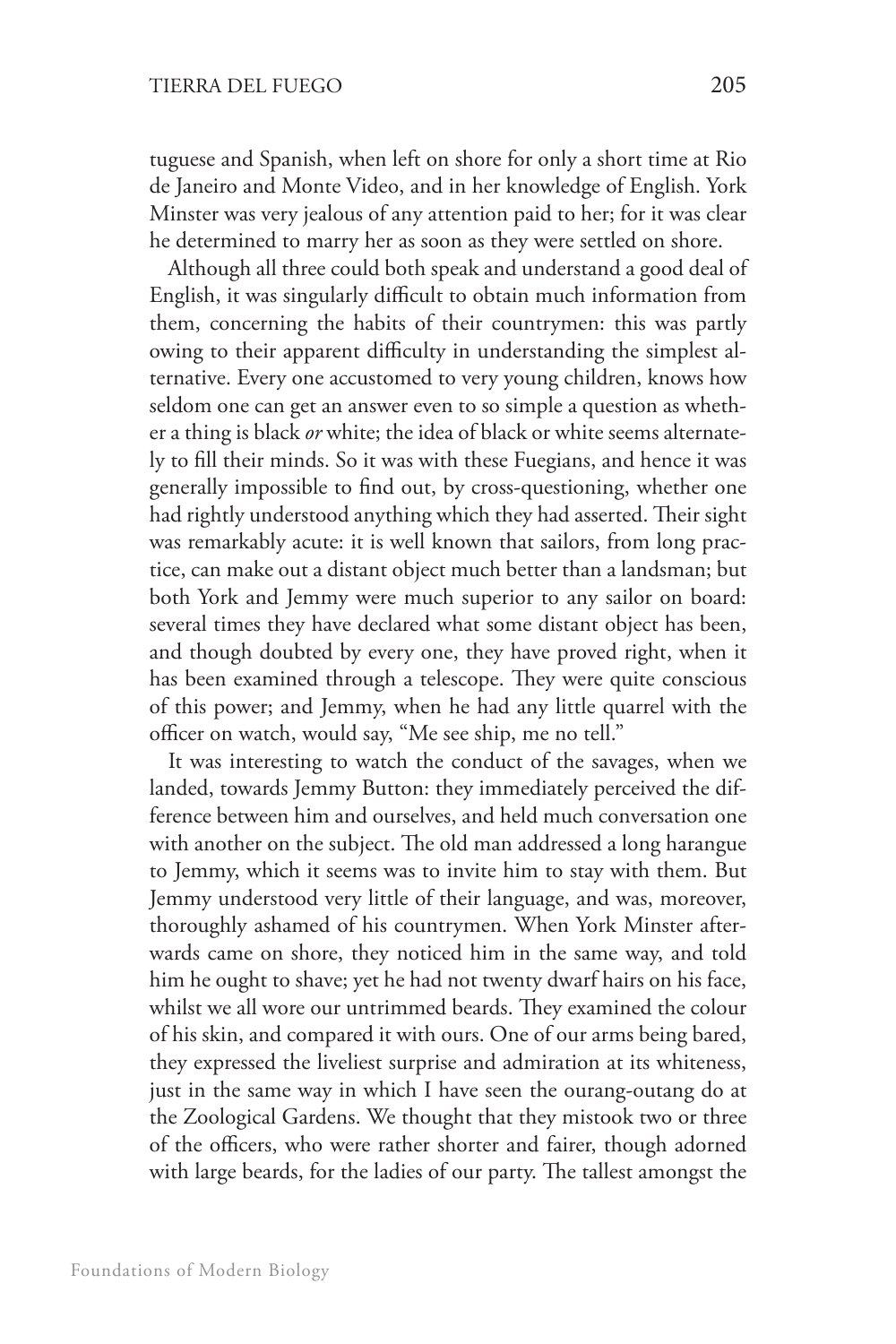Fuegians was evidently much pleased at his height being noticed. When placed back to back with the tallest of the boat's crew, he tried his best to edge on higher ground, and to stand on tiptoe. He opened his mouth to show his teeth, and turned his face for a side view; and all this was done with such alacrity, that I dare say he thought himself the handsomest man in Tierra del Fuego. After our first feeling of grave astonishment was over, nothing could be more ludicrous than the odd mixture of surprise and imitation which these savages every moment exhibited.

The next day I attempted to penetrate some way into the country. Tierra del Fuego may be described as a mountainous land, partly submerged in the sea, so that deep inlets and bays occupy the place where valleys should exist. The mountain sides, except on the exposed western coast, are covered from the water's edge upwards by one great forest. The trees reach to an elevation of between 1000 and 1500 feet, and are succeeded by a band of peat, with minute alpine plants; and this again is succeeded by the line of perpetual snow, which, according to Captain King, in the Strait of Magellan descends to between 3000 and 4000 feet. To find an acre of level land in any part of the country is most rare. I recollect only one little flat piece near Port Famine, and another of rather larger extent near Goeree Road. In both places, and everywhere else, the surface is covered by a thick bed of swampy peat. Even within the forest, the ground is concealed by a mass of slowly putrefying vegetable matter, which, from being soaked with water, yields to the foot.

Finding it nearly hopeless to push my way through the wood, I followed the course of a mountain torrent. At first, from the waterfalls and number of dead trees, I could hardly crawl along; but the bed of the stream soon became a little more open, from the floods having swept the sides. I continued slowly to advance for an hour along the broken and rocky banks, and was amply repaid by the grandeur of the scene. The gloomy depth of the ravine well accorded with the universal signs of violence. On every side were lying irregular masses of rock and torn-up trees; other trees, though still erect, were decayed to the heart and ready to fall. The entangled mass of the thriving and the fallen reminded me of the forests within the tropics—yet there was a difference: for in these still solitudes, Death, instead of Life,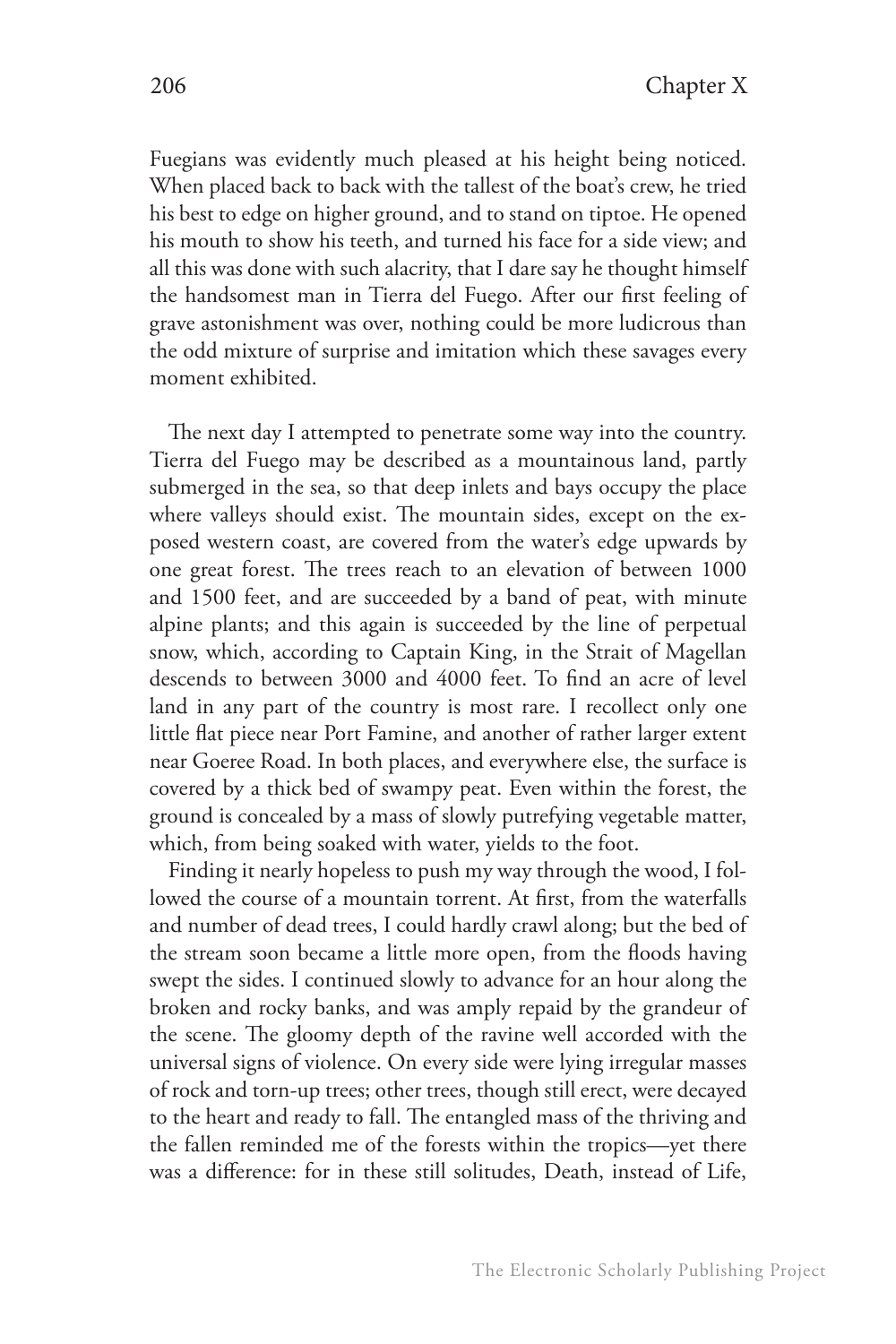seemed the predominant spirit. I followed the watercourse till I came to a spot, where a great slip had cleared a straight space down the mountain side. By this road I ascended to a considerable elevation, and obtained a good view of the surrounding woods. The trees all belong to one kind, the Fagus betuloides; for the number of the other species of Fagus and of the Winter's Bark, is quite inconsiderable. This beech keeps its leaves throughout the year; but its foliage is of a peculiar brownish-green colour, with a tinge of yellow. As the whole landscape is thus coloured, it has a sombre, dull appearance; nor is it often enlivened by the rays of the sun.

*December 20th.*—One side of the harbour is formed by a hill about 1500 feet high, which Captain Fitz Roy has called after Sir J. Banks, in commemoration of his disastrous excursion, which proved fatal to two men of his party, and nearly so to Dr. Solander. The snow-storm, which was the cause of their misfortune, happened in the middle of January, corresponding to our July, and in the latitude of Durham! I was anxious to reach the summit of this mountain to collect alpine plants; for flowers of any kind in the lower parts are few in number. We followed the same watercourse as on the previous day, till it dwindled away, and we were then compelled to crawl blindly among the trees. These, from the effects of the elevation and of the impetuous winds, were low, thick, and crooked. At length we reached that which from a distance appeared like a carpet of fine green turf, but which, to our vexation, turned out to be a compact mass of little beech-trees about four or five feet high. They were as thick together as box in the border of a garden, and we were obliged to struggle over the flat but treacherous surface. After a little more trouble we gained the peat, and then the bare slate rock.

A ridge connected this hill with another, distant some miles, and more lofty, so that patches of snow were lying on it. As the day was not far advanced, I determined to walk there and collect plants along the road. It would have been very hard work, had it not been for a well-beaten and straight path made by the guanacos; for these animals, like sheep, always follow the same line. When we reached the hill we found it the highest in the immediate neighbourhood, and the waters flowed to the sea in opposite directions. We obtained a wide view over the surrounding country: to the north a swampy moorland extended, but to the south we had a scene of savage mag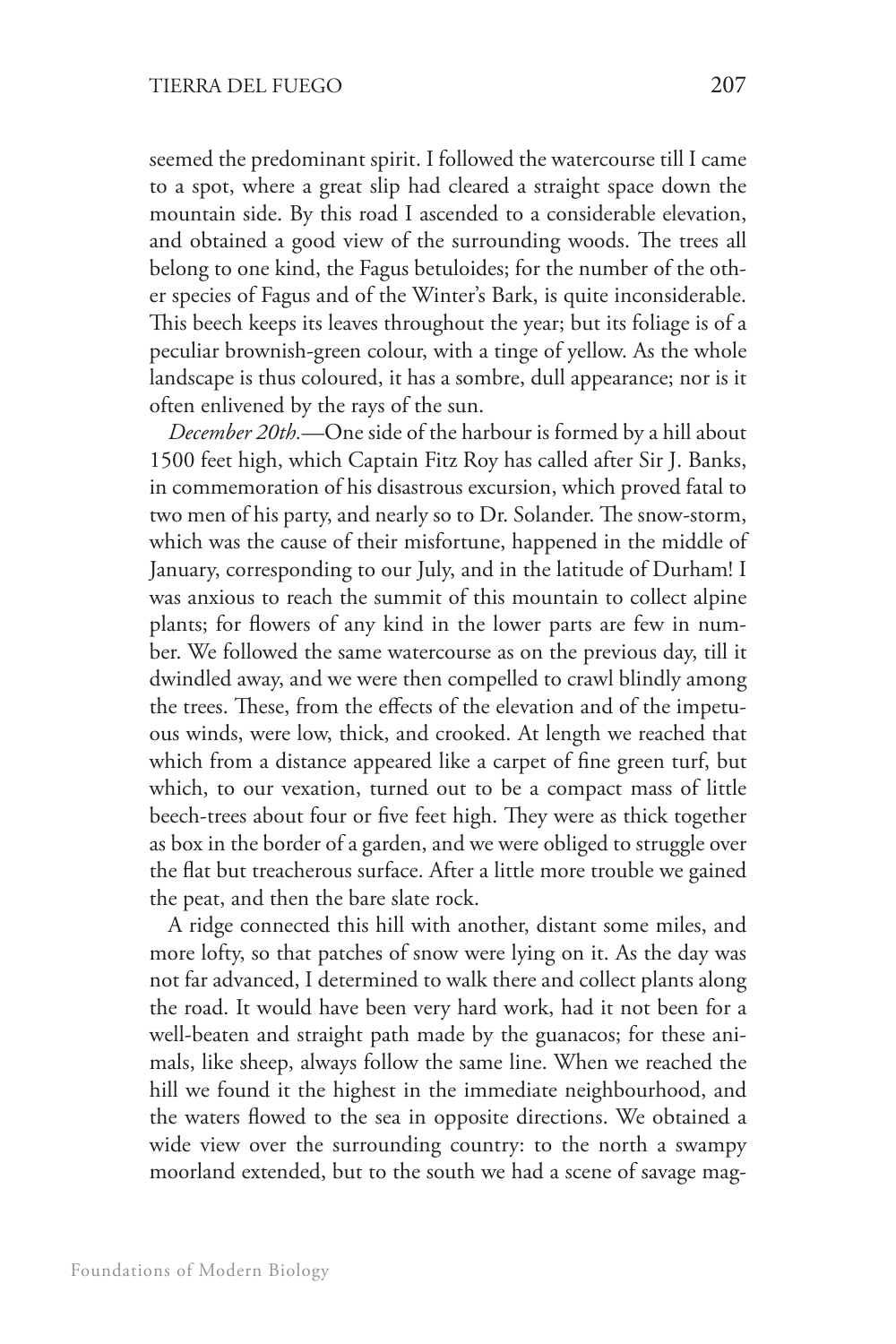nificence, well becoming Tierra del Fuego. There was a degree of mysterious grandeur in mountain behind mountain, with the deep intervening valleys, all covered by one thick, dusky mass of forest. The atmosphere, likewise, in this climate, where gale succeeds gale, with rain, hail, and sleet, seems blacker than anywhere else. In the Strait of Magellan, looking due southward from Port Famine, the distant channels between the mountains appeared from their gloominess to lead beyond the confines of this world.

*December 21st*. — The Beagle got under way: and on the succeeding day, favoured to an uncommon degree by a fine easterly breeze, we closed in with the Barnevelts, and running past Cape Deceit with its stony peaks, about three o'clock doubled the weather-beaten Cape Horn. The evening was calm and bright, and we enjoyed a fine view of the surrounding isles. Cape Horn, however, demanded his tribute, and before night sent us a gale of wind directly in our teeth. We stood out to sea, and on the second day again made the land, when we saw on our weather-bow this notorious promontory in its proper form—veiled in a mist, and its dim outline surrounded by a storm of wind and water. Great black clouds were rolling across the heavens, and squalls of rain, with hail, swept by us with such extreme violence, that the Captain determined to run into Wigwam Cove. This is a snug little harbour, not far from Cape Horn; and here, at Christmas-eve, we anchored in smooth water. The only thing which reminded us of the gale outside, was every now and then a puff from the mountains, which made the ship surge at her anchors.

*December 25th.*—Close by the cove, a pointed hill, called Kater's Peak, rises to the height of 1700 feet. The surrounding islands all consist of conical masses of greenstone, associated sometimes with less regular hills of baked and altered clay-slate. This part of Tierra del Fuego may be considered as the extremity of the submerged chain of mountains already alluded to. The cove takes its name of "Wigwam" from some of the Fuegian habitations; but every bay in the neighbourhood might be so called with equal propriety. The inhabitants, living chiefly upon shell-fish, are obliged constantly to change their place of residence; but they return at intervals to the same spots, as is evident from the piles of old shells, which must often amount to many tons in weight. These heaps can be distinguished at a long distance by the bright green colour of certain plants, which invariably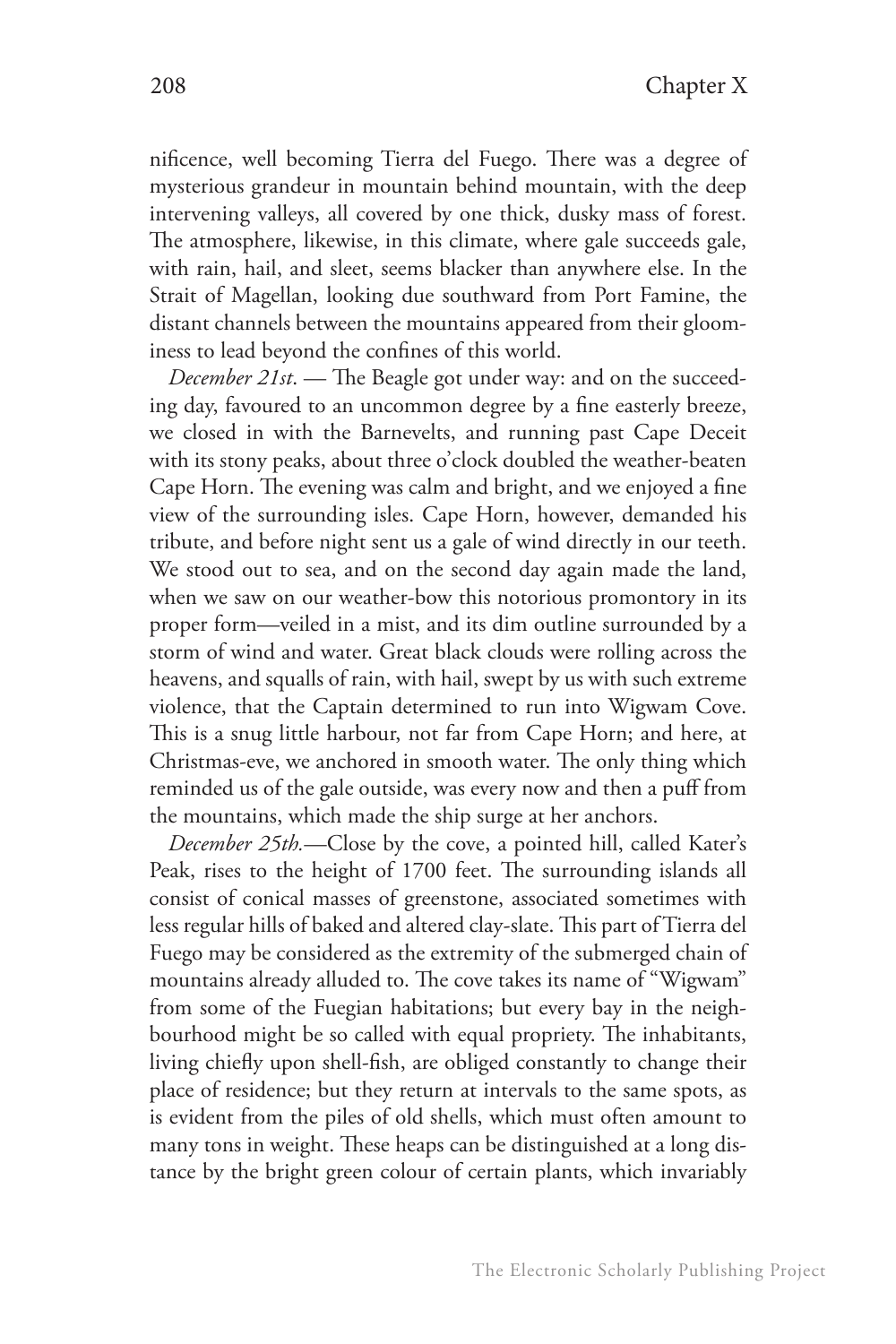grow on them. Among these may be enumerated the wild celery and scurvy grass, two very serviceable plants, the use of which has not been discovered by the natives.

The Fuegian wigwam resembles, in size and dimensions, a haycock. It merely consists of a few broken branches stuck in the ground, and very imperfectly thatched on one side with a few tufts of grass and rushes. The whole cannot be the work of an hour, and it is only used for a few days. At Goeree Roads I saw a place where one of these naked men had slept, which absolutely offered no more cover than the form of a hare. The man was evidently living by himself, and York Minster said he was "very bad man," and that probably he had stolen something. On the west coast, however, the wigwams are rather better, for they are covered with seal-skins. We were detained here several days by the bad weather. The climate is certainly wretched: the summer solstice was now passed, yet every day snow fell on the hills, and in the valleys there was rain, accompanied by sleet. The thermometer generally stood about 45°, but in the night fell to 38° or 40°. From the damp and boisterous state of the atmosphere, not cheered by a gleam of sunshine, one fancied the climate even worse than it really was.

While going one day on shore near Wollaston Island, we ulled alongside a canoe with six Fuegians. These were the most abject and miserable creatures I anywhere beheld. On the east coast the natives, as we have seen, have guanaco cloaks, and on the west, they possess seal-skins. Amongst these central tribes the men generally have an otter-skin, or some small scrap about as large as a pocket-handkerchief, which is barely sufficient to cover their backs as low down as their loins. It is laced across the breast by strings, and according as the wind blows, it is shifted from side to side. But these Fuegians in the canoe were quite naked, and even one full-grown woman was absolutely so. It was raining heavily, and the fresh water, together with the spray, trickled down her body. In another harbour not far distant, a woman, who was suckling a recently-born child, came one day alongside the vessel, and remained there out of mere curiosity, whilst the sleet fell and thawed on her naked bosom, and on the skin of her naked baby! These poor wretches were stunted in their growth, their hideous faces bedaubed with white paint, their skins filthy and greasy, their hair entangled, their voices discordant, and their gestures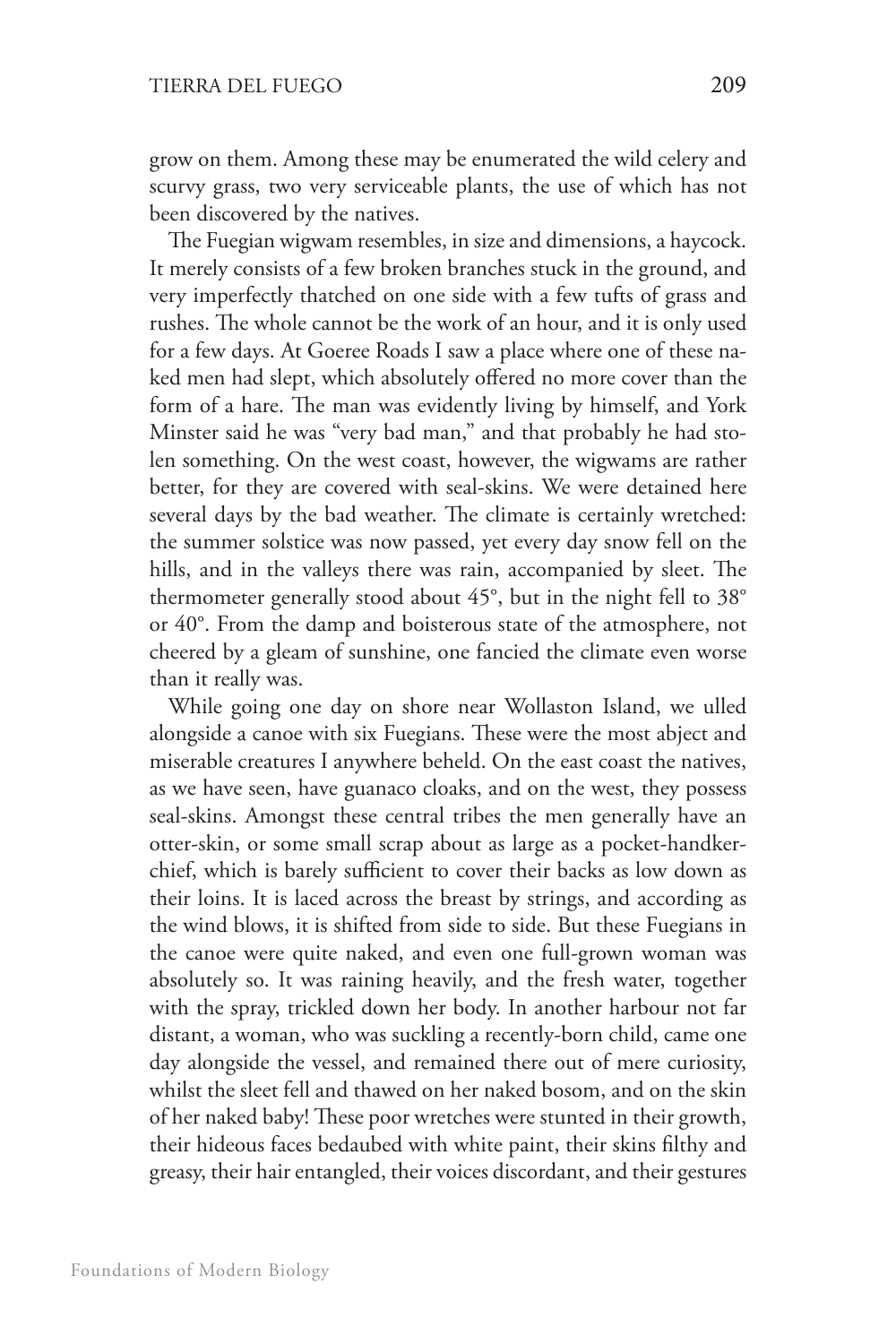violent. Viewing such men, one can hardly make oneself believe that they are fellow-creatures, and inhabitants of the same world. It is a common subject of conjecture what pleasure in life some of the lower animals can enjoy: how much more reasonably the same question may be asked with respect to these barbarians! At night, five or six human beings, naked and scarcely protected from the wind and rain of this tempestuous climate, sleep on the wet ground coiled up like animals. Whenever it is low water, winter or summer, night or day, they must rise to pick shell-fish from the rocks; and the women either dive to collect sea-eggs, or sit patiently in their canoes, and with a baited hair-line without any hook, jerk out little fish. If a seal is killed, or the floating carcass of a putrid whale discovered, it is a feast; and such miserable food is assisted by a few tasteless berries and fungi.

They often suffer from famine: I heard Mr. Low, a sealing-master intimately acquainted with the natives of this country, give a curious account of the state of a party of one hundred and fifty natives on the west coast, who were very thin and in great distress. A succession of gales prevented the women from getting shell-fish on the rocks, and they could not go out in their canoes to catch seal. A small party of these men one morning set out, and the other Indians explained to him, that they were going a four days' journey for food: on their return, Low went to meet them, and he found them excessively tired, each man carrying a great square piece of putrid whales-blubber with a hole in the middle, through which they put their heads, like the Gauchos do through their ponchos or cloaks. As soon as the blubber was brought into a wigwam, an old man cut off thin slices, and muttering over them, broiled them for a minute, and distributed them to the famished party, who during this time preserved a profound silence. Mr. Low believes that whenever a whale is cast on shore, the natives bury large pieces of it in the sand, as a resource in time of famine; and a native boy, whom he had on board, once found a stock thus buried. The different tribes when at war are cannibals. From the concurrent, but quite independent evidence of the boy taken by Mr. Low, and of Jemmy Button, it is certainly true, that when pressed in winter by hunger, they kill and devour their old women before they kill their dogs: the boy, being asked by Mr. Low why they did this, answered, "Doggies catch otters, old women no." This boy described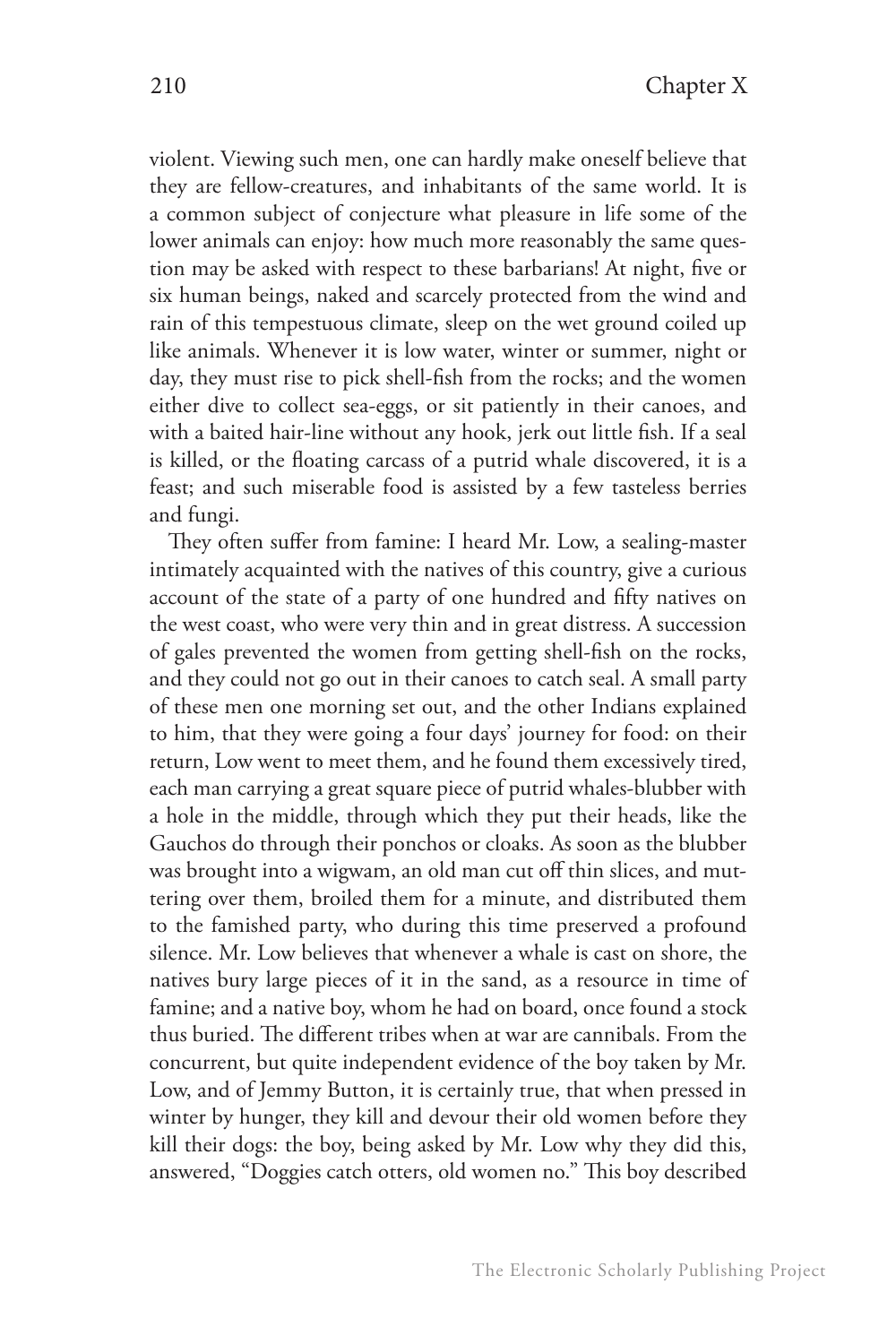the manner in which they are killed by being held over smoke and thus choked; he imitated their screams as a joke, and described the parts of their bodies which are considered best to eat. Horrid as such a death by the hands of their friends and relatives must be, the fears of the old women, when hunger begins to press, are more painful to think of; we were told that they then often run away into the mountains, but that they are pursued by the men and brought back to the slaughter-house at their own fire-sides!

Captain Fitz Roy could never ascertain that the Fuegians have any distinct belief in a future life. They sometimes bury their dead in caves, and sometimes in the mountain forests; we do not know what ceremonies they perform. Jemmy Button would not eat land-birds, because "eat dead men:" they are unwilling even to mention their dead friends. We have no reason to believe that they perform any sort of religious worship; though perhaps the muttering of the old man before he distributed the putrid blubber to his famished party, may be of this nature. Each family or tribe has a wizard or conjuring doctor, whose office we could never clearly ascertain. Jemmy believed in dreams, though not, as I have said, in the devil: I do not think that our Fuegians were much more superstitious than some of the sailors; for an old quarter-master firmly believed that the successive heavy gales, which we encountered off Cape Horn, were caused by our having the Fuegians on board. The nearest approach to a religious feeling which I heard of, was shown by York Minster, who, when Mr. Bynoe shot some very young ducklings as specimens, declared in the most solemn manner, "Oh Mr. Bynoe, much rain, snow, blow much." This was evidently a retributive punishment for wasting human food. In a wild and excited manner he also related, that his brother, one day whilst returning to pick up some dead birds which he had left on the coast, observed some feathers blown by the wind. His brother said (York imitating his manner), "What that?" and crawling onwards, he peeped over the cliff, and saw "wild man" picking his birds; he crawled a little nearer, and then hurled down a great stone and killed him. York declared for a long time afterwards storms raged, and much rain and snow fell. As far as we could make out, he seemed to consider the elements themselves as the avenging agents: it is evident in this case, how naturally, in a race a little more advanced in culture, the elements would become personified. What the "bad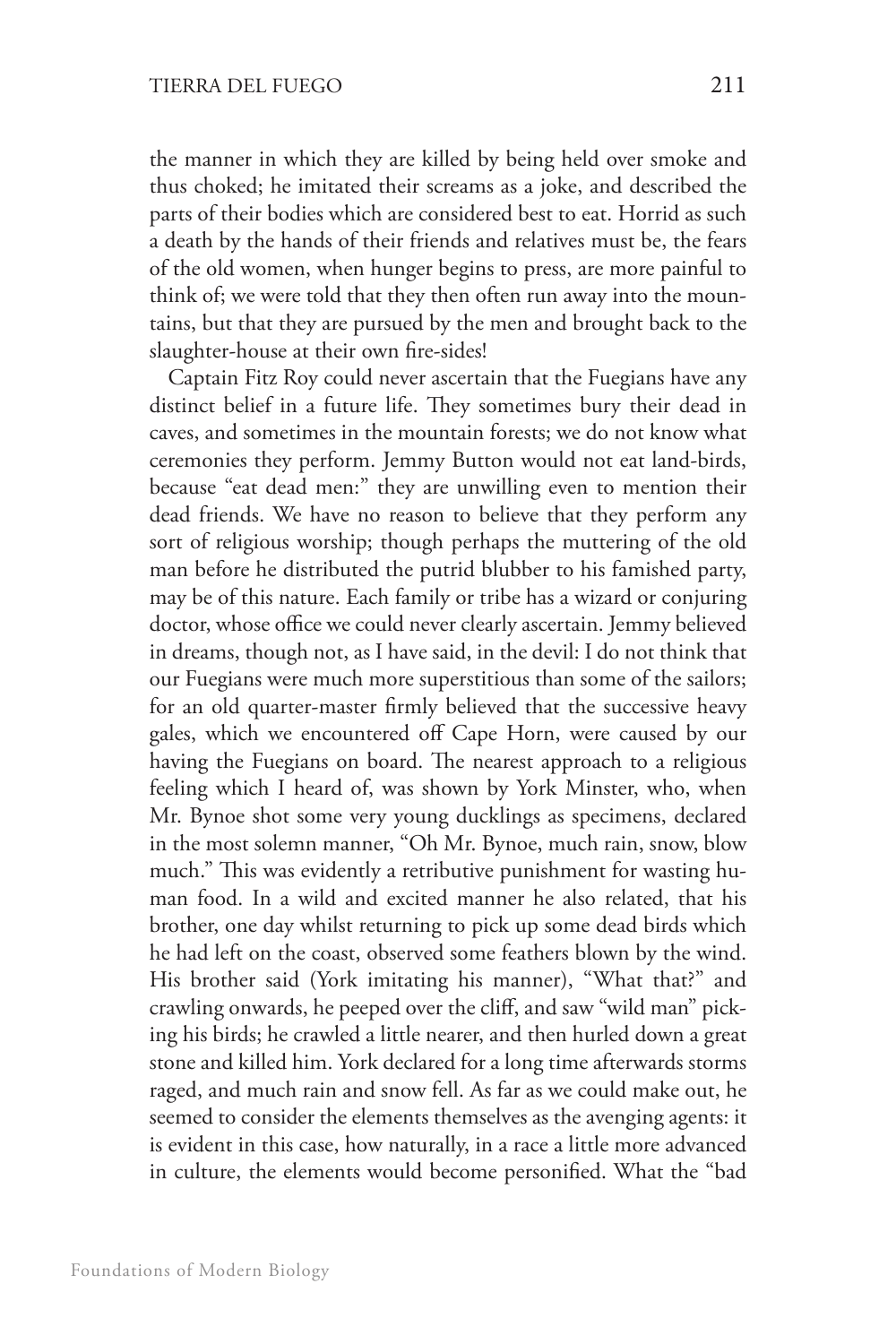wild men" were, has always appeared to me most mysterious: from what York said, when we found the place like the form of a hare, where a single man had slept the night before, I should have thought that they were thieves who had been driven from their tribes; but other obscure speeches made me doubt this; I have sometimes imagined that the most probable explanation was that they were insane.

The different tribes have no government or chief; yet each is surrounded by other hostile tribes, speaking different dialects, and separated from each other only by a deserted border or neutral territory: the cause of their warfare appears to be the means of subsistence. Their country is a broken mass of wild rocks, lofty hills, and useless forests: and these are viewed through mists and endless storms. The habitable land is reduced to the stones on the beach; in search of food they are compelled unceasingly to wander from spot to spot, and so steep is the coast, that they can only move about in their wretched canoes. They cannot know the feeling of having a home, and still less that of domestic affection; for the husband is to the wife a brutal master to a laborious slave. Was a more horrid deed ever perpetrated, than that witnessed on the west coast by Byron, who saw a wretched mother pick up her bleeding dying infant-boy, whom her husband had mercilessly dashed on the stones for dropping a basket of seaeggs! How little can the higher powers of the mind be brought into play: what is there for imagination to picture, for reason to compare, for judgment to decide upon? to knock a limpet from the rock does not require even cunning, that lowest power of the mind. Their skill in some respects may be compared to the instinct of animals; for it is not improved by experience: the canoe, their most ingenious work, poor as it is, has remained the same, as we know from Drake, for the last two hundred and fifty years.

Whilst beholding these savages, one asks, whence have they come? What could have tempted, or what change compelled a tribe of men, to leave the fine regions of the north, to travel down the Cordillera or backbone of America, to invent and build canoes, which are not used by the tribes of Chile, Peru, and Brazil, and then to enter on one of the most inhospitable countries within the limits of the globe? Although such reflections must at first seize on the mind, yet we may feel sure that they are partly erroneous. There is no reason to believe that the Fuegians decrease in number; therefore we must suppose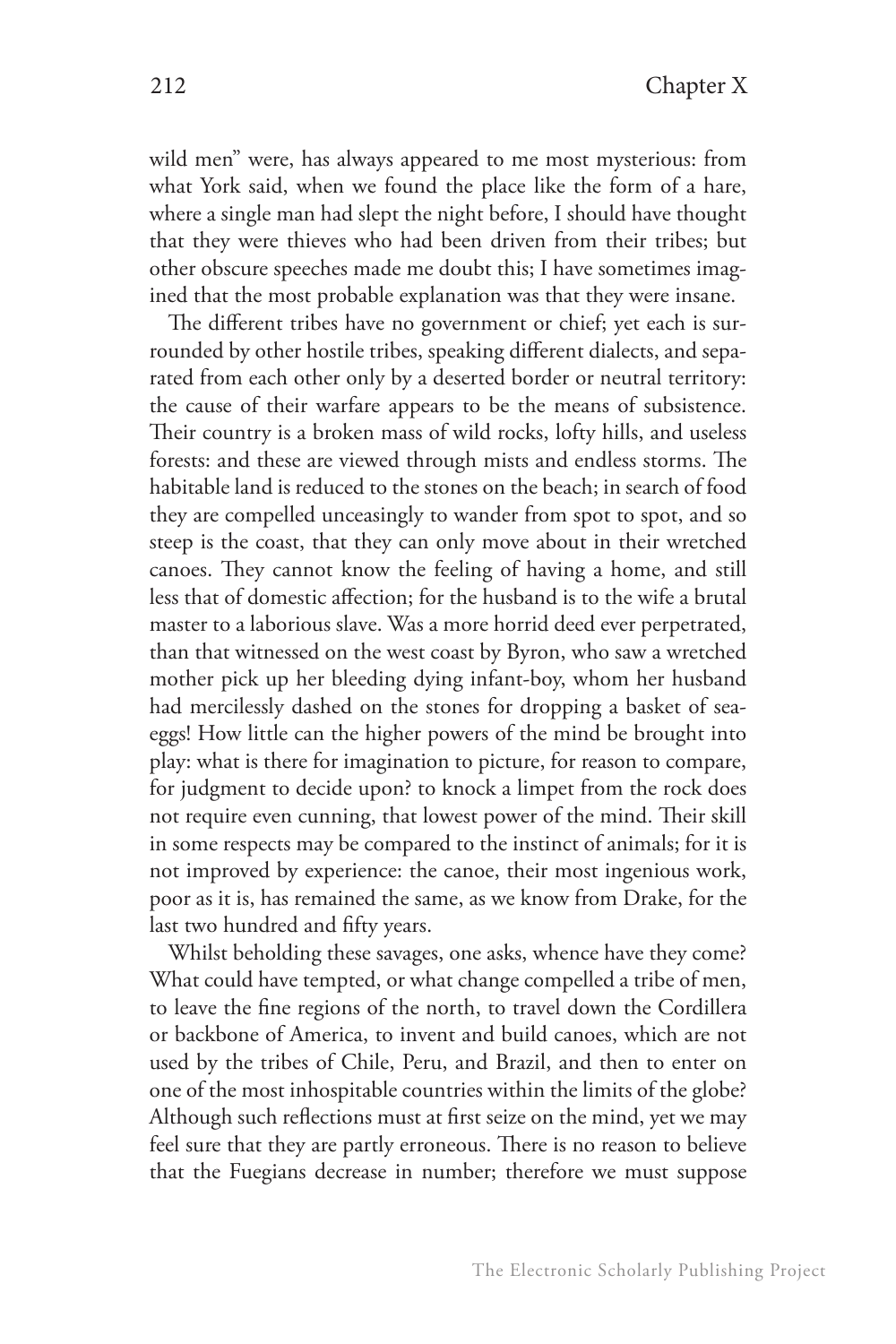that they enjoy a sufficient share of happiness, of whatever kind it may be, to render life worth having. Nature by making habit omnipotent, and its effects hereditary, has fitted the Fuegian to the climate and the productions of his miserable country.

After having been detained six days in Wigwam Cove by very bad weather, we put to sea on the 30th of December. Captain Fitz Roy wished to get westward to land York and Fuegia in their own country. When at sea we had a constant succession of gales, and the current was against us: we drifted to 57° 23´ south. On the 11th of January, 1833, by carrying a press of sail, we fetched within a few miles of the great rugged mountain of York Minster (so called by Captain Cook, and the origin of the name of the elder Fuegian), when a violent squall compelled us to shorten sail and stand out to sea. The surf was breaking fearfully on the coast, and the spray was carried over a cliff estimated at 200 feet in height. On the 12th the gale was very heavy, and we did not know exactly where we were: it was a most unpleasant sound to hear constantly repeated, "keep a good look-out to leeward." On the 13th the storm raged with its full fury: our horizon was narrowly limited by the sheets of spray borne by the wind. The sea looked ominous, like a dreary waving plain with patches of drifted snow: whilst the ship laboured heavily, the albatross glided with its expanded wings right up the wind. At noon a great sea broke over us, and filled one of the whale-boats, which was obliged to be instantly cut away. The poor Beagle trembled at the shock, and for a few minutes would not obey her helm; but soon, like a good ship that she was, she righted and came up to the wind again. Had another sea followed the first, our fate would have been decided soon, and for ever. We had now been twenty-four days trying in vain to get westward; the men were worn out with fatigue, and they had not had for many nights or days a dry thing to put on. Captain Fitz Roy gave up the attempt to get westward by the outside coast. In the evening we ran in behind False Cape Horn, and dropped our anchor in forty-seven fathoms, fire flashing from the windlass as the chain rushed round it. How delightful was that still night, after having been so long involved in the din of the warring elements!

*January 15th, 1833*.—The Beagle anchored in Goeree Roads. Captain Fitz Roy having resolved to settle the Fuegians, according to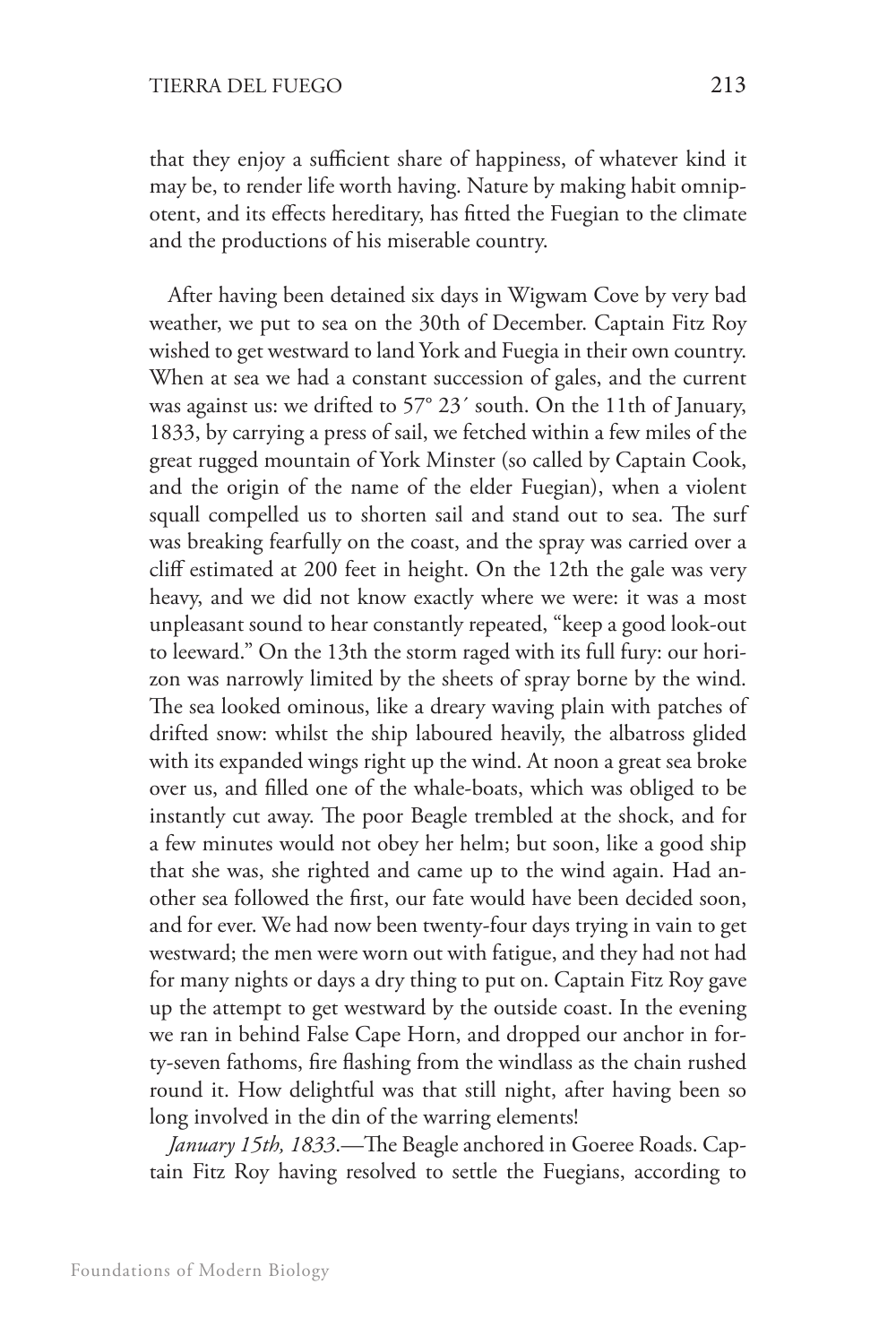their wishes, in Ponsonby Sound, four boats were equipped to carry them there through the Beagle Channel. This channel, which was discovered by Captain Fitz Roy during the last voyage, is a most remarkable feature in the geography of this, or indeed of any other country: it may be compared to the valley of Loch-ness in Scotland, with its chain of lakes and friths. It is about one hundred and twenty miles long, with an average breadth, not subject to any very great variation, of about two miles; and is throughout the greater part so perfectly straight, that the view, bounded on each side by a line of mountains, gradually becomes indistinct in the long distance. It crosses the southern part of Tierra del Fuego in an east and west line, and in the middle is joined at right angles on the south side by an irregular channel, which has been called Ponsonby Sound. This is the residence of Jemmy Button's tribe and family.

*19th*.—Three whale-boats and the yawl, with a party of twenty-eight, started under the command of Captain Fitz Roy. In the afternoon we entered the eastern mouth of the channel, and shortly afterwards found a snug little cove concealed by some surrounding islets. Here we pitched our tents and lighted our fires. Nothing could look more comfortable than this scene. The glassy water of the little harbour, with the branches of the trees hanging over the rocky beach, the boats at anchor, the tents supported by the crossed oars, and the smoke curling up the wooded valley, formed a picture of quiet retirement. The next day (20th) we smoothly glided onwards in our little fleet, and came to a more inhabited district. Few if any of these natives could ever have seen a white man; certainly nothing could exceed their astonishment at the apparition of the four boats. Fires were lighted on every point (hence the name of Tierra del Fuego, or the land of fire), both to attract our attention and to spread far and wide the news. Some of the men ran for miles along the shore. I shall never forget how wild and savage one group appeared: suddenly four or five men came to the edge of an overhanging cliff; they were absolutely naked, and their long hair streamed about their faces; they held rugged staffs in their hands, and, springing from the ground, they waved their arms round their heads, and sent forth the most hideous yells.

At dinner-time we landed among a party of Fuegians. At first they were not inclined to be friendly; for until the Captain pulled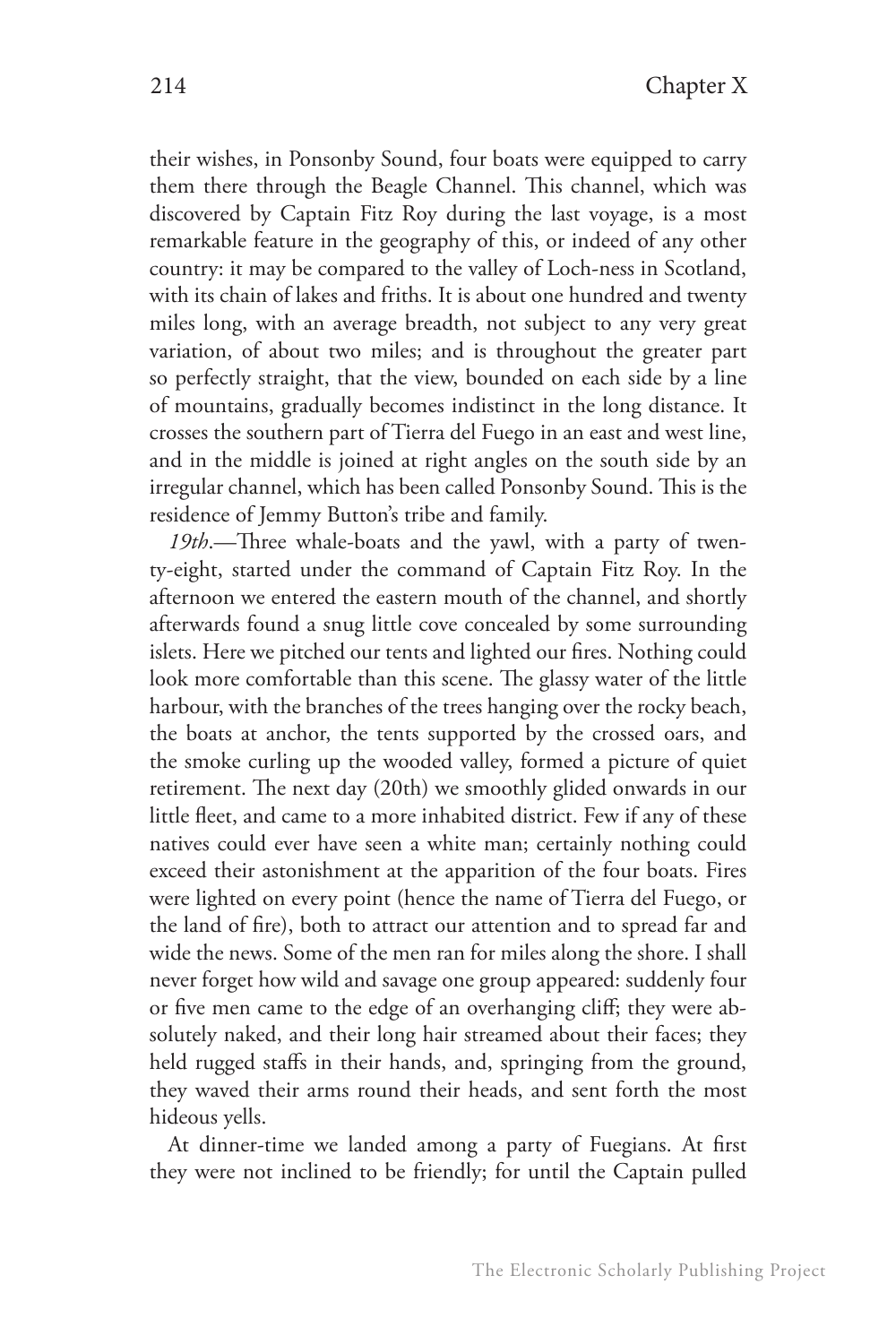in a-head of the other boats, they kept their slings in their hands. We soon, however, delighted them by trifling presents, such as tying red tape round their heads. They liked our biscuit: but one of the savages touched with his finger some of the meat preserved in tin cases which I was eating, and feeling it soft and cold, showed as much disgust at it, as I should have done at putrid blubber. Jemmy was thoroughly ashamed of his countrymen, and declared his own tribe were quite different, in which he was wofully mistaken. It was as easy to please as it was difficult to satisfy these savages. Young and old, men and children, never ceased repeating the word "yammerschooner," which means "give me." After pointing to almost every object, one after the other, even to the buttons on our coats, and saying their favourite word in as many intonations as possible, they would then use it in a neuter sense, and vacantly repeat "yammerschooner." After yammerschoonering for any article very eagerly, they would by a simple artifice point to their young women or little children, as much as to say, "If you will not give it me, surely you will to such as these."

At night we endeavoured in vain to find an uninhabited cove; and at last were obliged to bivouac not far from a party of natives. They were very inoffensive as long as they were few in numbers, but in the morning (21st) being joined by others they showed symptoms of hostility, and we thought that we should have come to a skirmish. An European labours under great disadvantages when treating with savages like these, who have not the least idea of the power of firearms. In the very act of levelling his musket he appears to the savage far inferior to a man armed with a bow and arrow, a spear, or even a sling. Nor is it easy to teach them our superiority except by striking a fatal blow. Like wild beasts, they do not appear to compare numbers; for each individual, if attacked, instead of retiring, will endeavour to dash your brains out with a stone, as certainly as a tiger under similar circumstances would tear you. Captain Fitz Roy on one occasion being very anxious, from good reasons, to frighten away a small party, first flourished a cutlass near them, at which they only laughed; he then twice fired his pistol close to a native. The man both times looked astounded, and carefully but quickly rubbed his head; he then stared awhile, and gabbled to his companions, but he never seemed to think of running away. We can hardly put ourselves in the position of these savages, and understand their actions. In the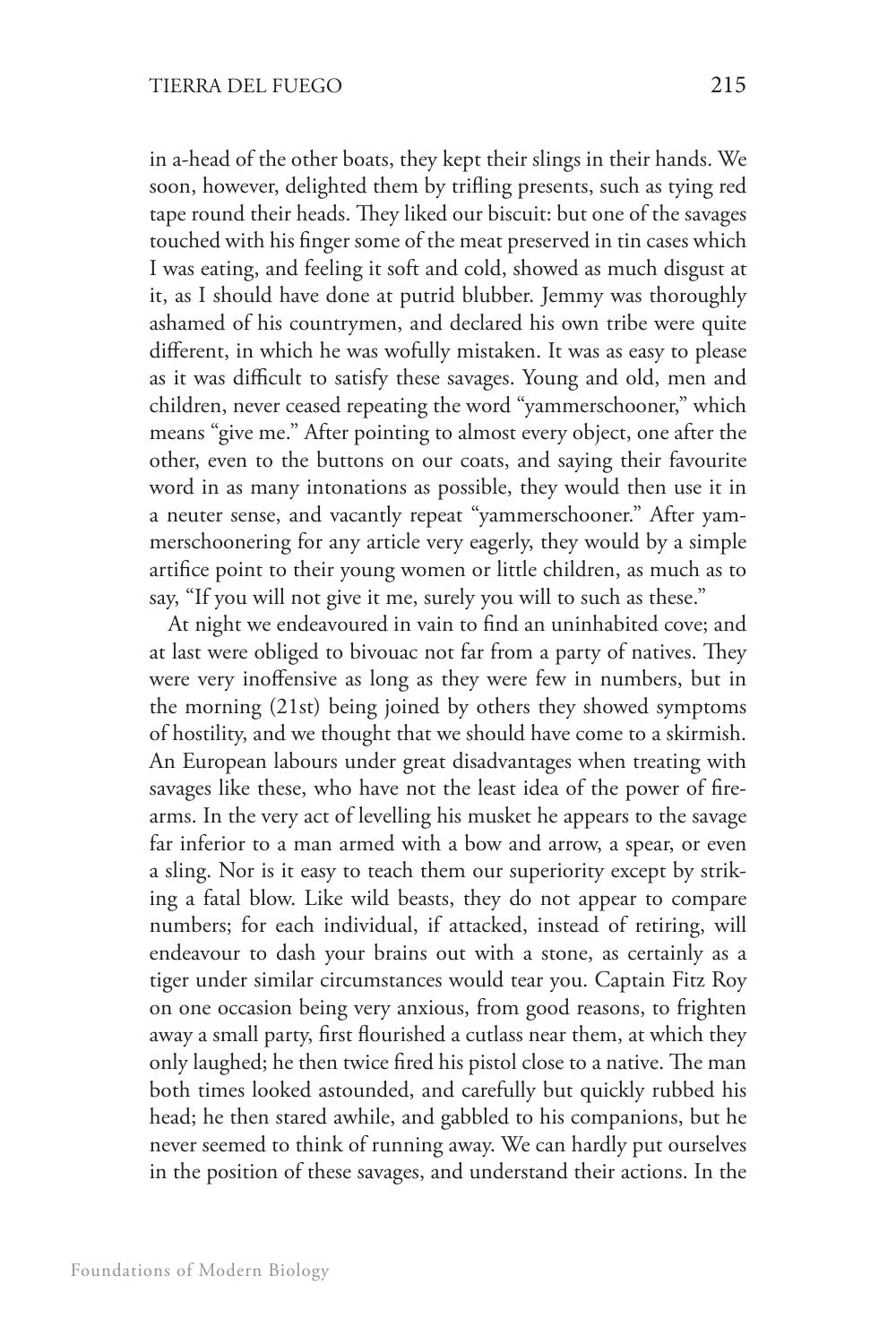case of this Fuegian, the possibility of such a sound as the report of a gun close to his ear could never have entered his mind. He perhaps literally did not for a second know whether it was a sound or a blow, and therefore very naturally rubbed his head. In a similar manner, when a savage sees a mark struck by a bullet, it may be some time before he is able at all to understand how it is effected; for the fact of a body being invisible from its velocity would perhaps be to him an idea totally inconceivable. Moreover, the extreme force of a bullet, that penetrates a hard substance without tearing it, may convince the savage that it has no force at all. Certainly I believe that many savages of the lowest grade, such as these of Tierra del Fuego, have seen objects struck, and even small animals killed by the musket, without being in the least aware how deadly an instrument it is.

*22d*.—After having passed an unmolested night, in what would appear to be neutral territory between Jemmy's tribe and the people whom we saw yesterday, we sailed pleasantly along. I do not know anything which shows more clearly the hostile state of the different tribes, than these wide border or neutral tracts. Although Jemmy Button well knew the force of our party, he was, at first, unwilling to land amidst the hostile tribe nearest to his own. He often told us how the savage Oens men "when the leaf red," crossed the mountains from the eastern coast of Tierra del Fuego, and made inroads on the natives of this part of the country. It was most curious to watch him when thus talking, and see his eyes gleaming and his whole face assume a new and wild expression. As we proceeded along the Beagle Channel, the scenery assumed a peculiar and very magnificent character; but the effect was much lessened from the lowness of the point of view in a boat, and from looking along the valley, and thus losing all the beauty of a succession of ridges. The mountains were here about three thousand feet high, and terminated in sharp and jagged points. They rose in one unbroken sweep from the water's edge, and were covered to the height of fourteen or fifteen hundred feet by the dusky-coloured forest. It was most curious to observe, as far as the eye could range, how level and truly horizontal the line on the mountain side was, at which trees ceased to grow: it precisely resembled the high-water mark of drift-weed on a sea-beach.

At night we slept close to the junction of Ponsonby Sound with the Beagle Channel. A small family of Fuegians, who were living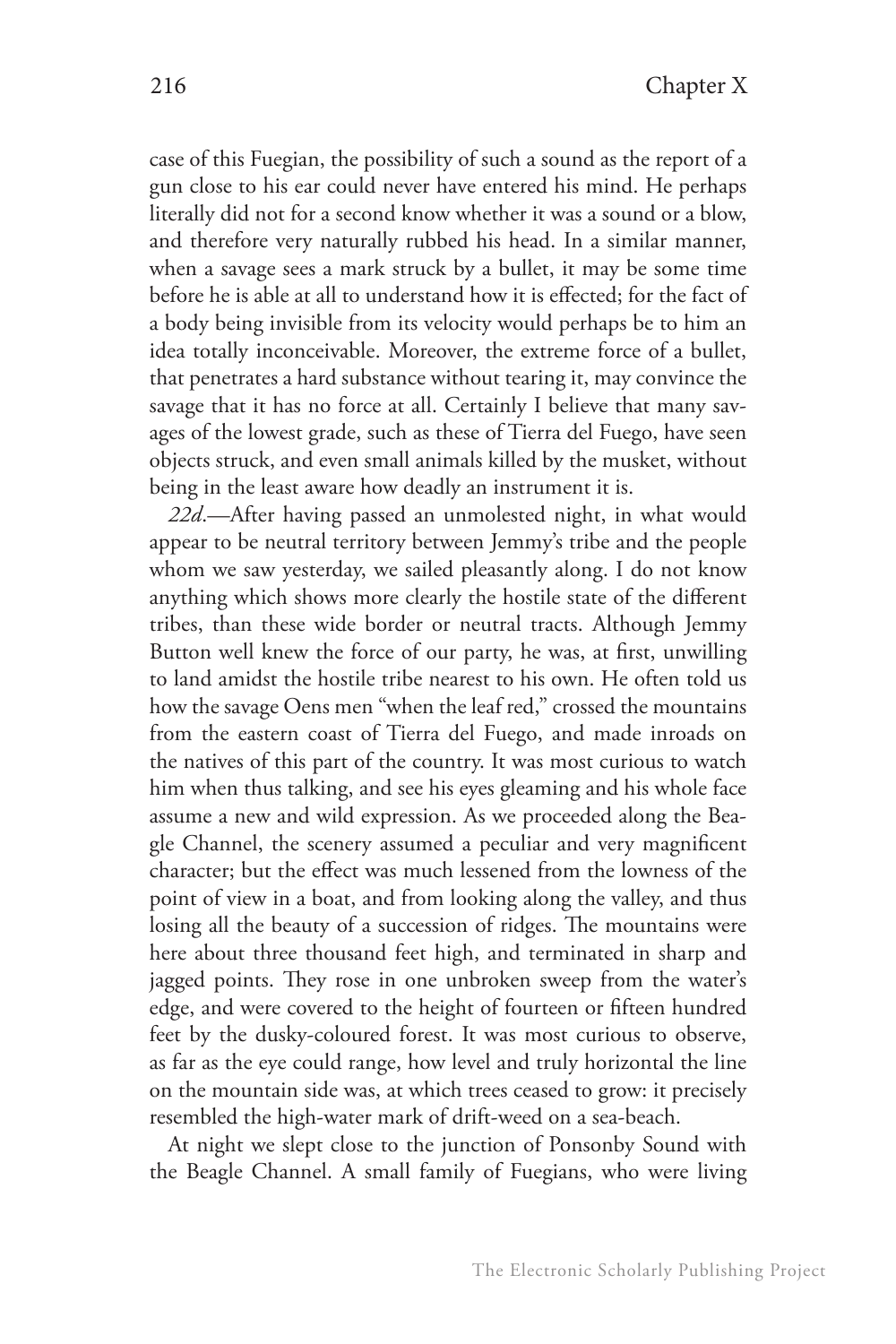in the cove, were quiet and inoffensive, and soon joined our party round a blazing fire. We were well clothed, and though sitting close to the fire were far from too warm; yet these naked savages, though further off, were observed, to our great surprise, to be streaming with perspiration at undergoing such a roasting. They seemed, however, very well pleased, and all joined in the chorus of the seamen's songs: but the manner in which they were invariably a little behindhand was quite ludicrous.

During the night the news had spread, and early in the morning (23d) a fresh party arrived, belonging to the Tekenika, or Jemmy's tribe. Several of them had run so fast that their noses were bleeding, and their mouths frothed from the rapidity with which they talked; and with their naked bodies all bedaubed with black, white,\* and red, they looked like so many demoniacs who had been fighting. We then proceeded (accompanied by twelve canoes, each holding four or five people) down Ponsonby Sound to the spot where poor Jemmy expected to find his mother and relatives. He had already heard that his father was dead; but as he had had a "dream in his head" to that effect, he did not seem to care much about it, and repeatedly comforted himself with the very natural reflection—"Me no help it." He was not able to learn any particulars regarding his father's death, as his relations would not speak about it.

Jemmy was now in a district well known to him, and guided the boats to a quiet pretty cove named Woollya, surrounded by islets, every one of which and every point had its proper native name. We found here a family of Jemmy's tribe, but not his relations: we made friends with them; and in the evening they sent a canoe to inform Jemmy's mother and brothers. The cove was bordered by some acres of good sloping land, not covered (as elsewhere) either by peat or by

This substance, when dry, is tolerably compact, and of little specific gravity: Professor Ehrenberg has examined it: he states (KÖnig Akad. der Wissen: Berlin, Feb. 1845) that it is composed of infusoria, including fourteen polygastrica, and four phytolitharia. He says that they are all inhabitants of fresh-water; this is a beautiful example of the results obtainable through Professor Ehrenberg's microscopic researches; for Jemmy Button told me that it is always collected at the bottoms of mountain-brooks. It is, moreover, a striking fact in the geographical distribution of the infusoria, which are well known to have very wide ranges, that all the species in this substance, although brought from the extreme southern point of Tierra del Fuego, are old, known forms.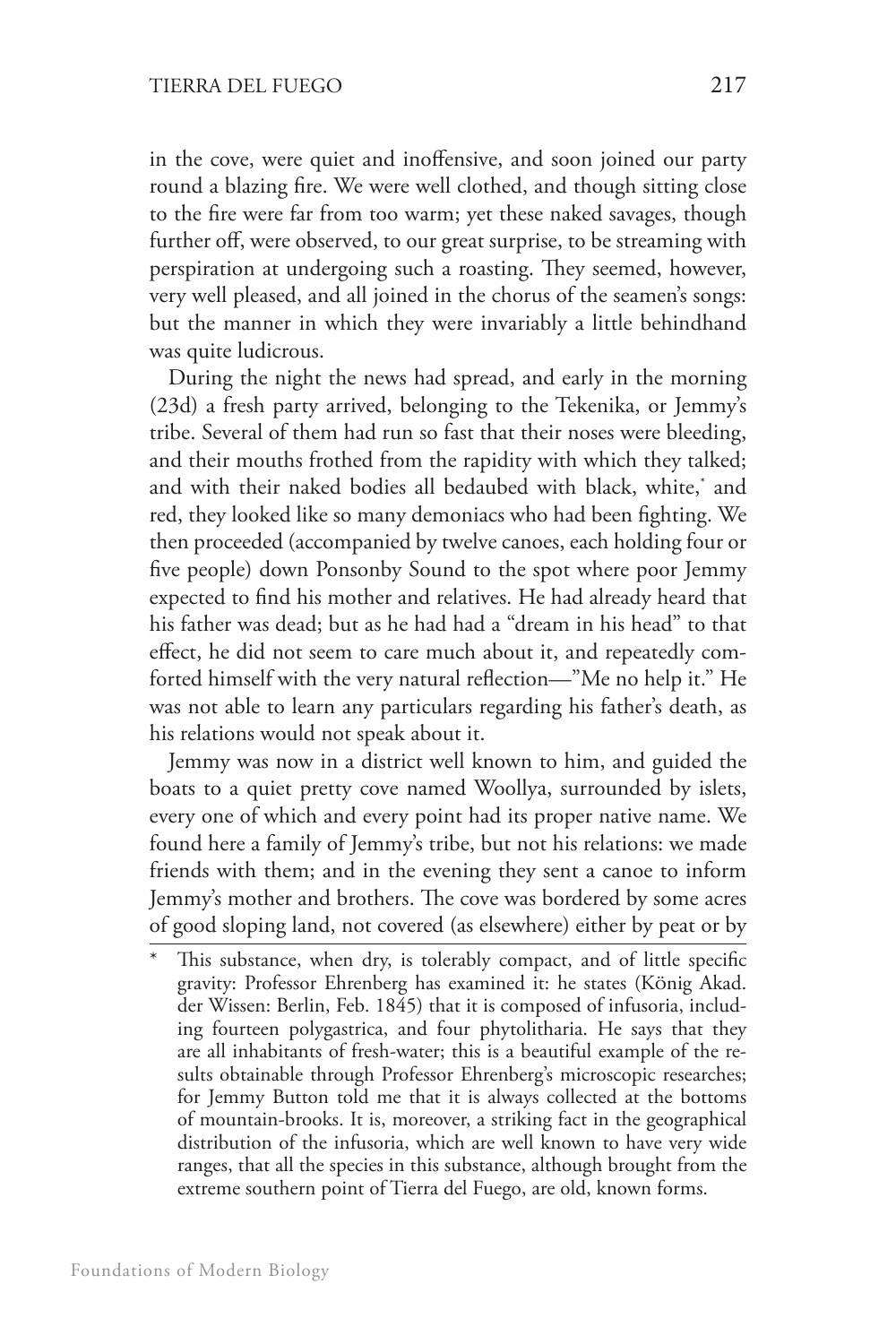forest-trees. Captain Fitz Roy originally intended, as before stated, to have taken York Minster and Fuegia to their own tribe on the west coast; but as they expressed a wish to remain here, and as the spot was singularly favourable, Captain Fitz Roy determined to settle here the whole party, including Matthews, the missionary. Five days were spent in building for them three large wigwams, in landing their goods, in digging two gardens, and sowing seeds.

The next morning after our arrival (the 24th) the Fuegians began to pour in, and Jemmy's mother and brothers arrived. Jemmy recognised the stentorian voice of one of his brothers at a prodigious distance. The meeting was less interesting than that between a horse, turned out into a field, when he joins an old companion. There was no demonstration of affection; they simply stared for a short time at each other; and the mother immediately went to look after her canoe. We heard, however, through York that the mother had been inconsolable for the loss of Jemmy, and had searched everywhere for him, thinking that he might have been left after having been taken in the boat. The women took much notice of and were very kind to Fuegia. We had already perceived that Jemmy had almost forgotten his own language. I should think there was scarcely another human being with so small a stock of language, for his English was very imperfect. It was laughable, but almost pitiable, to hear him speak to his wild brother in English, and then ask him in Spanish ("no sabe?") whether he did not understand him.

Everything went on peaceably during the three next days, whilst the gardens were digging and wigwams building. We estimated the number of natives at about one hundred and twenty. The women worked hard, whilst the men lounged about all day long, watching us. They asked for everything they saw, and stole what they could. They were delighted at our dancing and singing, and were particularly interested at seeing us wash in a neighbouring brook; they did not pay much attention to anything else, not even to our boats. Of all the things which York saw, during his absence from his country, nothing seems more to have astonished him than an ostrich, near Maldonado: breathless with astonishment he came running to Mr. Bynoe, with whom he was out walking—"Oh, Mr. Bynoe, oh, bird all same horse!" Much as our white skins surprised the natives, by Mr. Low's account a negro-cook to a sealing vessel, did so more ef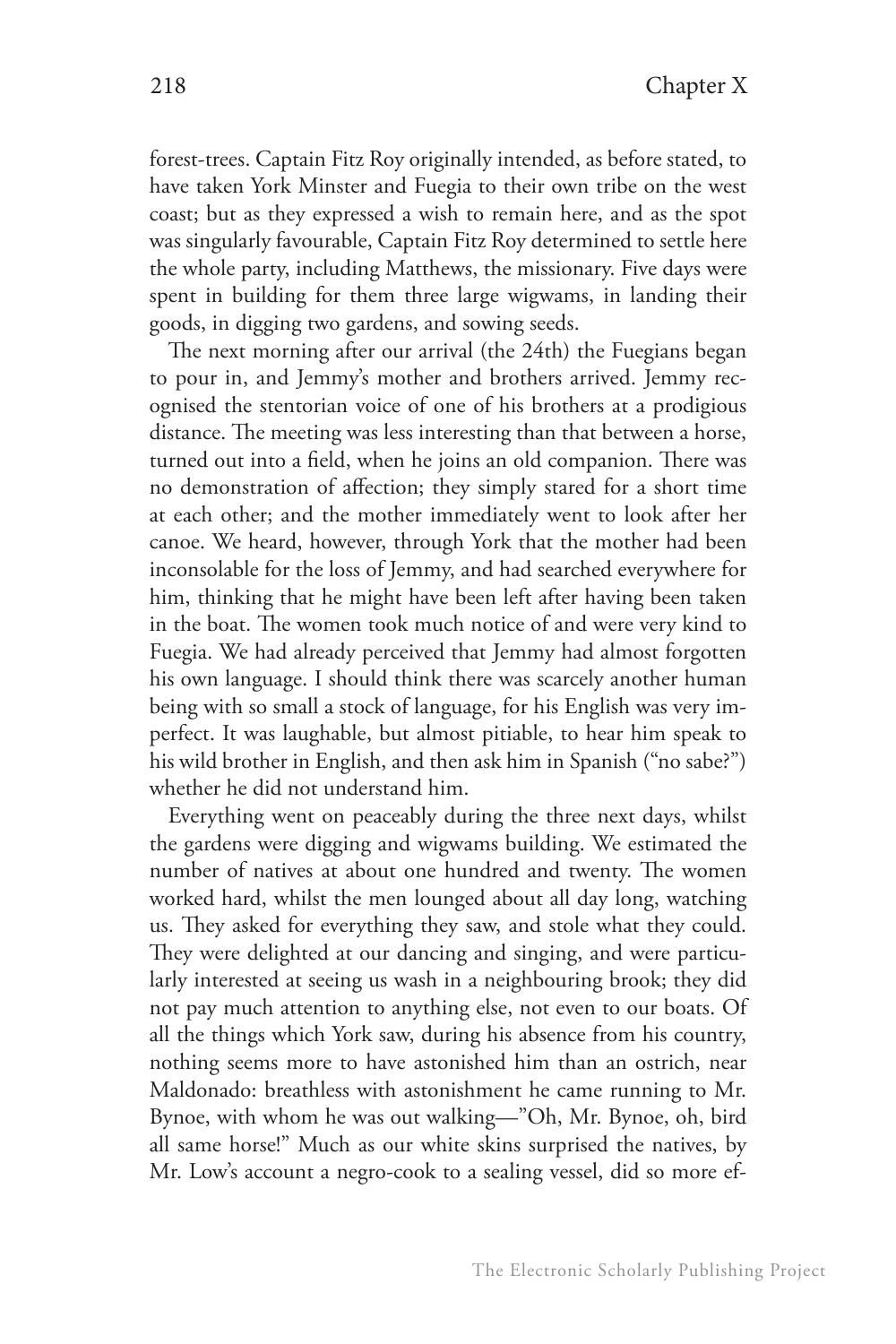fectually; and the poor fellow was so mobbed and shouted at that he would never go on shore again. Everything went on so quietly, that some of the officers and myself took long walks in the surrounding hills and woods. Suddenly, however, on the 27th, every woman and child disappeared. We were all uneasy at this, as neither York nor Jemmy could make out the cause. It was thought by some that they had been frightened by our cleaning and firing off our muskets on the previous evening: by others, that it was owing to offence taken by an old savage, who, when told to keep further off, had coolly spit in the sentry's face, and had then, by gestures acted over a sleeping Fuegian, plainly showed, as it was said, that he should like to cut up and eat our man. Captain Fitz Roy, to avoid the chance of an encounter, which would have been fatal to so many of the Fuegians, thought it advisable for us to sleep at a cove a few miles distant. Matthews, with his usual quiet fortitude (remarkable in a man apparently possessing little energy of character), determined to stay with the Fuegians, who evinced no alarm for themselves; and so we left them to pass their first awful night.

On our return in the morning (28th) we were delighted to find all quiet, and the men employed in their canoes spearing fish. Captain Fitz Roy determined to send the yawl and one whale-boat back to the ship; and to proceed with the two other boats, one under his own command (in which he most kindly allowed me to accompany him), and one under Mr. Hammond, to survey the western parts of the Beagle Channel, and afterwards to return and visit the settlement. The day to our astonishment was overpoweringly hot, so that our skins were scorched: with this beautiful weather, the view in the middle of the Beagle Channel was very remarkable. Looking towards either hand, no object intercepted the vanishing points of this long canal between the mountains. The circumstance of its being an arm of the sea was rendered very evident by several huge whales<sup>\*</sup> spouting in different directions. On one occasion I saw two of these monsters, probably male and female, slowly swimming one after the

One day, off the East coast of Tierra del Fuego, we saw a grand sight in several spermaceti whales jumping upright quite out of the water, with the exception of their tail-fins. As they fell down sideways, they splashed the water high up, and the sound reverberated like a distant broadside.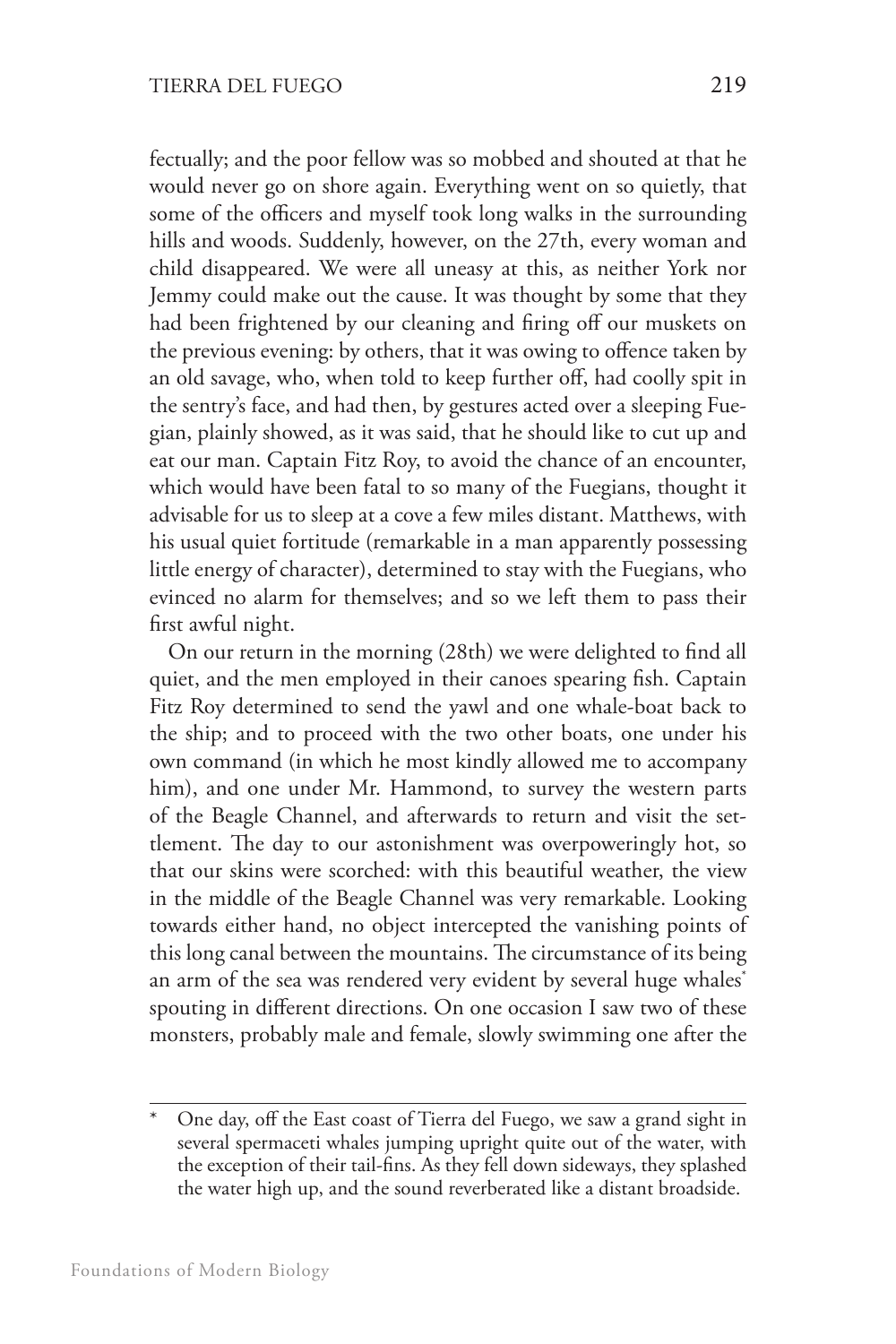other, within less than a stone's throw of the shore, over which the beech-tree extended its branches.

We sailed on till it was dark, and then pitched our tents in a quiet creek. The greatest luxury was to find for our beds a beach of pebbles, for they were dry and yielded to the body. Peaty soil is damp; rock is uneven and hard; sand gets into one's meat, when cooked and eaten boat-fashion; but when lying in our blanket-bags, on a good bed of smooth pebbles, we passed most comfortable nights.

It was my watch till one o'clock. There is something very solemn in these scenes. At no time does the consciousness in what a remote corner of the world you are then standing, come so strongly before the mind. Everything tends to this effect; the stillness of the night is interrupted only by the heavy breathing of the seamen beneath the tents, and sometimes by the cry of a night-bird. The occasional barking of a dog, heard in the distance, reminds one that it is the land of the savage.

*January 29th*.—Early in the morning we arrived at the point where the Beagle Channel divides into two arms; and we entered the northern one. The scenery here becomes even grander than before. The lofty mountains on the north side compose the granitic axis, or backbone of the country, and boldly rise to a height of between three and four thousand feet, with one peak above six thousand feet. They are covered by a wide mantle of perpetual snow, and numerous cascades pour their waters, through the woods, into the narrow channel below. In many parts, magnificent glaciers extend from the mountain side to the water's edge. It is scarcely possible to imagine any thing more beautiful than the beryl-like blue of these glaciers, and especially as contrasted with the dead white of the upper expanse of snow. The fragments which had fallen from the glacier into the water, were floating away, and the channel with its icebergs presented, for the space of a mile, a miniature likeness of the Polar Sea. The boats being hauled on shore at our dinner-hour, we were admiring from the distance of half a mile a perpendicular cliff of ice, and were wishing that some more fragments would fall. At last, down came a mass with a roaring noise, and immediately we saw the smooth outline of a wave travelling towards us. The men ran down as quickly as they could to the boats; for the chance of their being dashed to pieces was evident. One of the seamen just caught hold of the bows, as the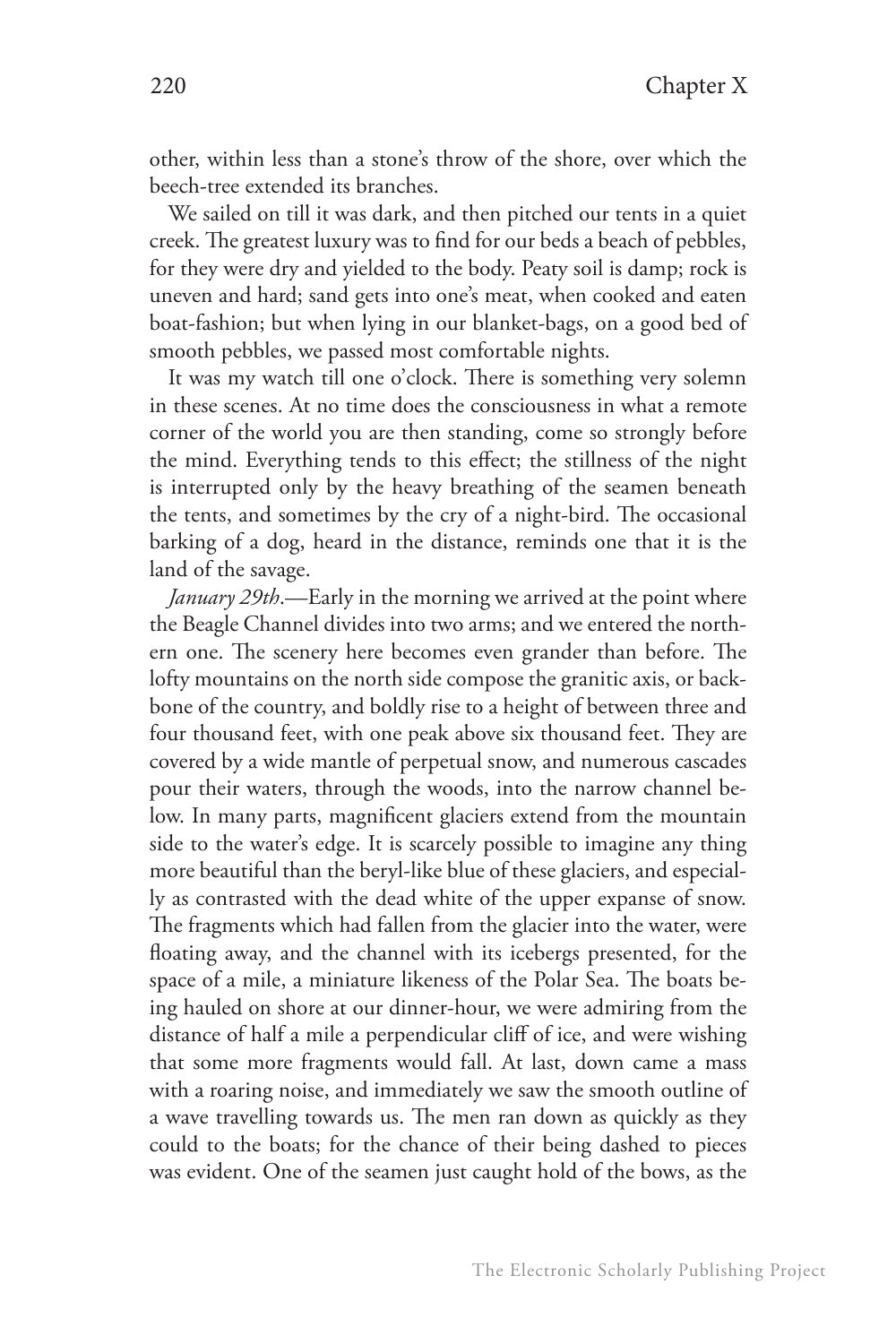curling breaker reached it: he was knocked over and over, but not hurt; and the boats, though thrice lifted on high and let fall again, received no damage. This was most fortunate for us, for we were a hundred miles distant from the ship, and we should have been left without provisions or fire-arms. I had previously observed that some large fragments of rock on the beach had been lately displaced; but until seeing this wave, I did not understand the cause. One side of the creek was formed by a spur of mica-slate; the head by a cliff of ice about forty feet high; and the other side by a promontory fifty feet high, built up of huge rounded fragments of granite and mica-slate, out of which old trees were growing. This promontory was evidently a moraine, heaped up at a period when the glacier had greater dimensions.

When we reached the western mouth of this northern branch of the Beagle Channel, we sailed amongst many unknown desolate islands, and the weather was wretchedly bad. We met with no natives. The coast was almost everywhere so steep, that we had several times to pull many miles before we could find space enough to pitch our two tents: one night we slept on large round boulders, with putrefying sea-weed between them; and when the tide rose, we had to get up and move our blanket-bags. The farthest point westward which we reached was Stewart Island, a distance of about one hundred and fifty miles from our ship. We returned into the Beagle Channel by the southern arm, and thence proceeded, with no adventure, back to Ponsonby Sound.

*February 6th.*—We arrived at Woollya. Matthews gave so bad an account of the conduct of the Fuegians, that Captain Fitz Roy determined to take him back to the Beagle; and ultimately he was left at New Zealand, where his brother was a missionary. From the time of our leaving, a regular system of plunder commenced; fresh parties of the natives kept arriving: York and Jemmy lost many things, and Matthews almost every thing which had not been concealed underground. Every article seemed to have been torn up and divided by the natives. Matthews described the watch he was obliged always to keep as most harassing; night and day he was surrounded by the natives, who tried to tire him out by making an incessant noise close to his head. One day an old man, whom Matthews asked to leave his wigwam, immediately returned with a large stone in his hand: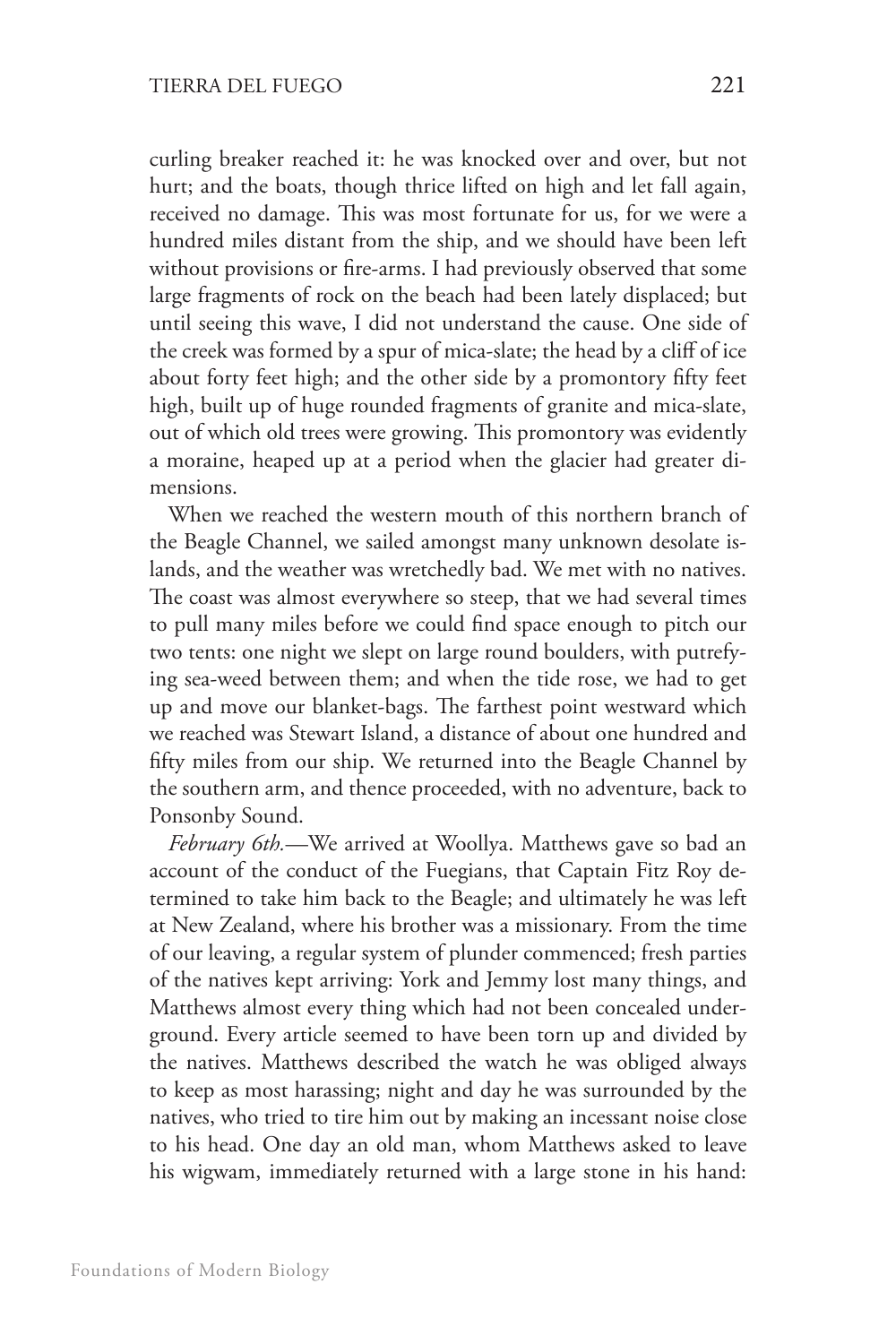another day a whole party came armed with stones and stakes, and some of the younger men and Jemmy's brother were crying: Matthews met them with presents. Another party showed by signs that they wished to strip him naked and pluck all the hairs out of his face and body. I think we arrived just in time to save his life. Jemmy's relatives had been so vain and foolish, that they had showed to strangers their plunder, and their manner of obtaining it. It was quite melancholy leaving the three Fuegians with their savage countrymen; but it was a great comfort that they had no personal fears. York, being a powerful resolute man, was pretty sure to get on well, together with his wife Fuegia. Poor Jemmy looked rather disconsolate, and would then, I have little doubt, have been glad to have returned with us. His own brother had stolen many things from him; and as he remarked, 'what fashion call that:' he abused his countrymen, 'all bad men, no sabe (know) nothing,' and, though I never heard him swear before, 'damned fools.' Our three Fuegians, though they had been only three years with civilized men, would, I am sure, have been glad to have retained their new habits; but this was obviously impossible. I fear it is more than doubtful, whether their visit will have been of any use to them.

In the evening, with Matthews on board, we made sail back to the ship, not by the Beagle Channel, but by the southern coast. The boats were heavily laden and the sea rough, and we had a dangerous passage. By the evening of the 7th we were on board the Beagle after an absence of twenty days, during which time we had gone three hundred miles in the open boats. On the 11th, Captain Fitz Roy paid a visit by himself to the Fuegians and found them going on well; and that they had lost very few more things.

On the last day of February in the succeeding year (1834), the Beagle anchored in a beautiful little cove at the eastern entrance of the Beagle Channel. Captain Fitz Roy determined on the bold, and as it proved successful, attempt to beat against the westerly winds by the same route, which we had followed in the boats to the settlement at Woollya. We did not see many natives until we were near Ponsonby Sound, where we were followed by ten or twelve canoes. The natives did not at all understand the reason of our tacking, and, instead of meeting us at each tack, vainly strove to follow us in our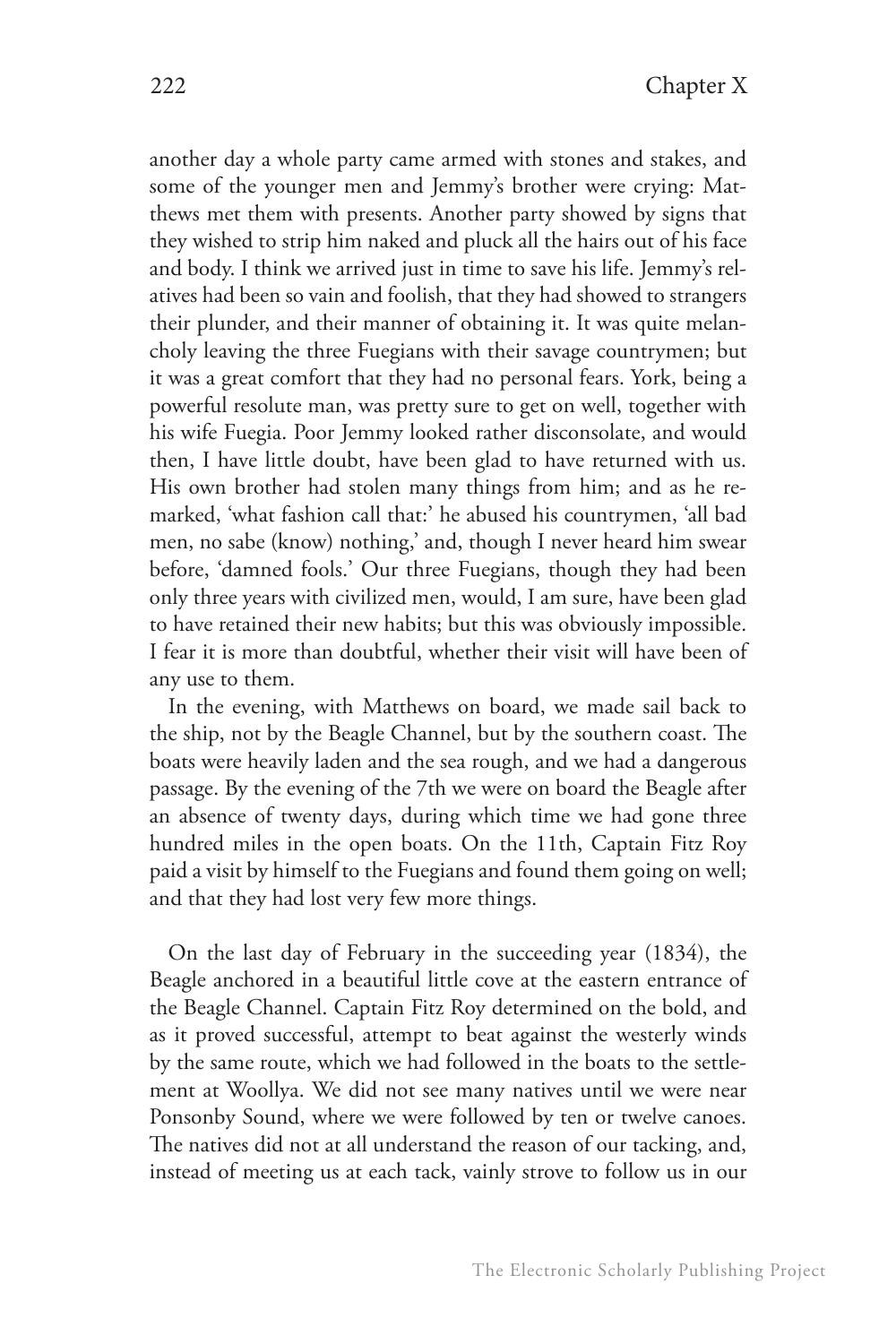zig-zag course. I was amused at finding what a difference the circumstance of being quite superior in force made, in the interest of beholding these savages. While in the boats I got to hate the very sound of their voices, so much trouble did they give us. The first and last word was "yammerschooner." When, entering some quiet little cove, we have looked round and thought to pass a quiet night, the odious word "yammerschooner" has shrilly sounded from some gloomy nook, and then the little signal-smoke has curled up to spread the news far and wide. On leaving some place we have said to each other, 'Thank Heaven, we have at last fairly left these wretches!' when one more faint halloo from an all-powerful voice, heard at a prodigious distance, would reach our ears, and clearly could we distinguish—"yammerschooner." But now, the more Fuegians the merrier; and very merry work it was. Both parties laughing, wondering, gaping at each other; we pitying them, for giving us good fish and crabs for rags, &c.; they grasping at the chance of finding people so foolish as to exchange such splendid ornaments for a good supper. It was most amusing to see the undisguised smile of satisfaction with which one young woman with her face painted black, tied several bits of scarlet cloth round her head with rushes. Her husband, who enjoyed the very universal privilege in this country of possessing two wives, evidently became jealous of all the attention paid to his young wife; and, after a consultation with his naked beauties, was paddled away by them.

Some of the Fuegians plainly showed that they had a fair notion of barter. I gave one man a large nail (a most valuable present) without making any signs for a return; but he immediately picked out two fish, and handed them up on the point of his spear. If any present was designed for one canoe, and it fell near another, it was invariably given to the right owner. The Fuegian boy, whom Mr. Low had on board, showed, by going into the most violent passion, that he quite understood the reproach of being called a liar, which in truth he was. We were this time, as on all former occasions, much surprised at the little notice, or rather none whatever, which was taken of many things, the use of which must have been evident to the natives. Simple circumstances—such as the beauty of scarlet cloth or blue beads, the absence of women, our care in washing ourselves,—excited their admiration far more than any grand or complicated object, such as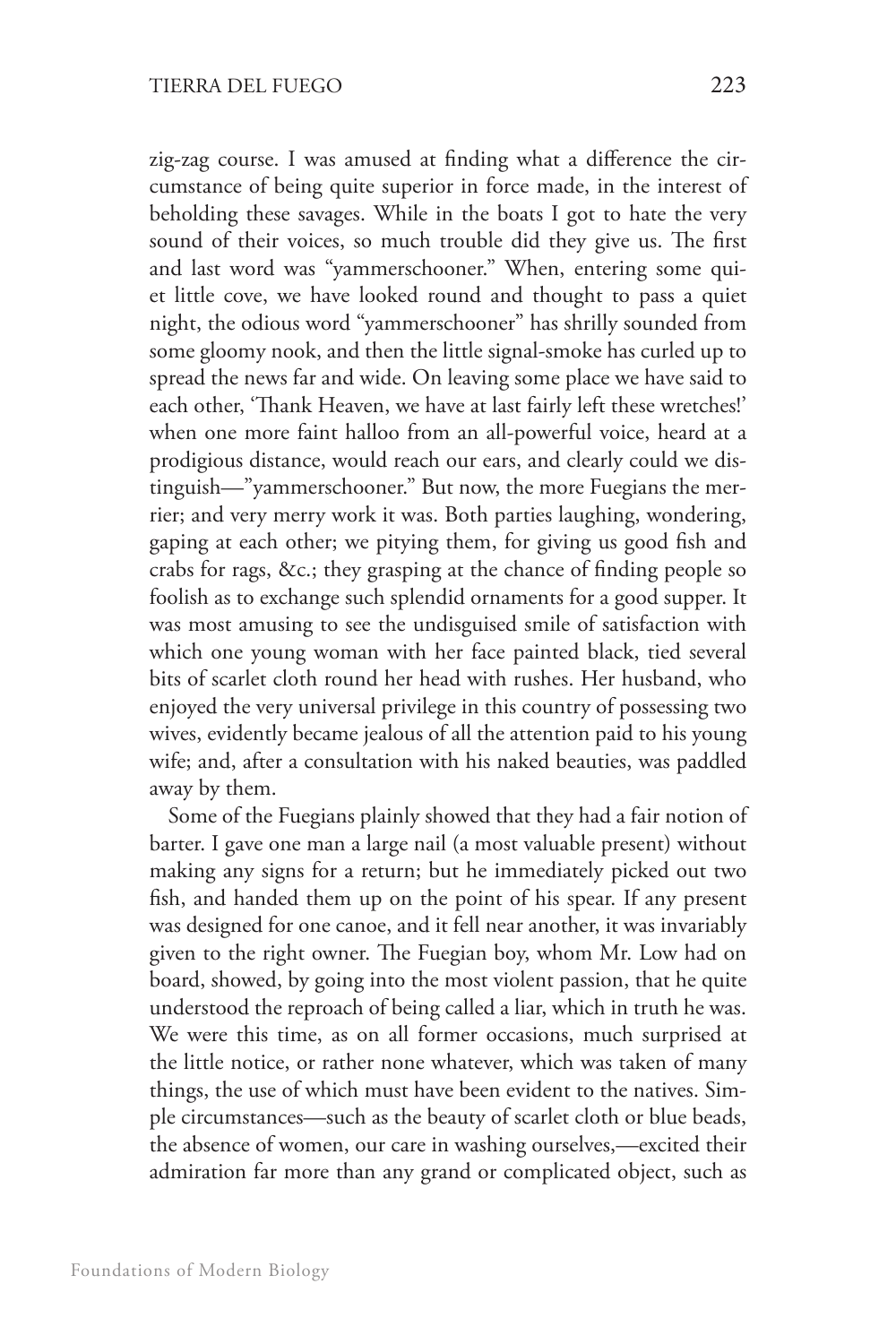our ship. Bougainville has well remarked concerning these people, that they treat the "chef-d'oeuvres de l'industrie humaine, comme ils traitent les loix de la nature et ses phénomènes."

On the 5th of March, we anchored in the cove at Woollya, but we saw not a soul there. We were alarmed at this, for the natives in Ponsonby Sound showed by gestures, that there had been fighting; and we afterwards heard that the dreaded Oens men had made a descent. Soon a canoe, with a little flag flying, was seen approaching, with one of the men in it washing the paint off his face. This man was poor Jemmy,—now a thin haggard savage, with long disordered hair, and naked, except a bit of a blanket round his waist. We did not recognise him till he was close to us; for he was ashamed of himself, and turned his back to the ship. We had left him plump, fat, clean, and well dressed;—I never saw so complete and grievous a change. As soon however as he was clothed, and the first flurry was over, things wore a good appearance. He dined with Captain Fitz Roy, and ate his dinner as tidily as formerly. He told us he had 'too much' (meaning enough) to eat, that he was not cold, that his relations were very good people, and that he did not wish to go back to England: in the evening we found out the cause of this great change in Jemmy's feelings, in the arrival of his young and nice-looking wife. With his usual good feeling, he brought two beautiful otter-skins for two of his best friends, and some spear-heads and arrows made with his own hands for the Captain. He said he had built a canoe for himself, and he boasted that he could talk a little of his own language! But it is a most singular fact, that he appears to have taught all his tribe some English: an old man spontaneously announced 'Jemmy Button's wife.' Jemmy had lost all his property. He told us that York Minster had built a large canoe, and with his wife Fuegia,\* had several months since gone to his own country, and had taken farewell by an act of consummate villainy; he persuaded Jemmy and his mother to come with him, and then on the way deserted them by night, stealing every article of their property.

Captain Sulivan, who, since his voyage in the Beagle, has been employed on the survey of the Falkland Islands, heard from a sealer in (1842?), that when in the western part of the Strait of Magellan, he was astonished by a native woman coming on board, who could talk some English. Without doubt this was Fuegia Basket. She lived (I fear the term probably bears a double interpretation) some days on board.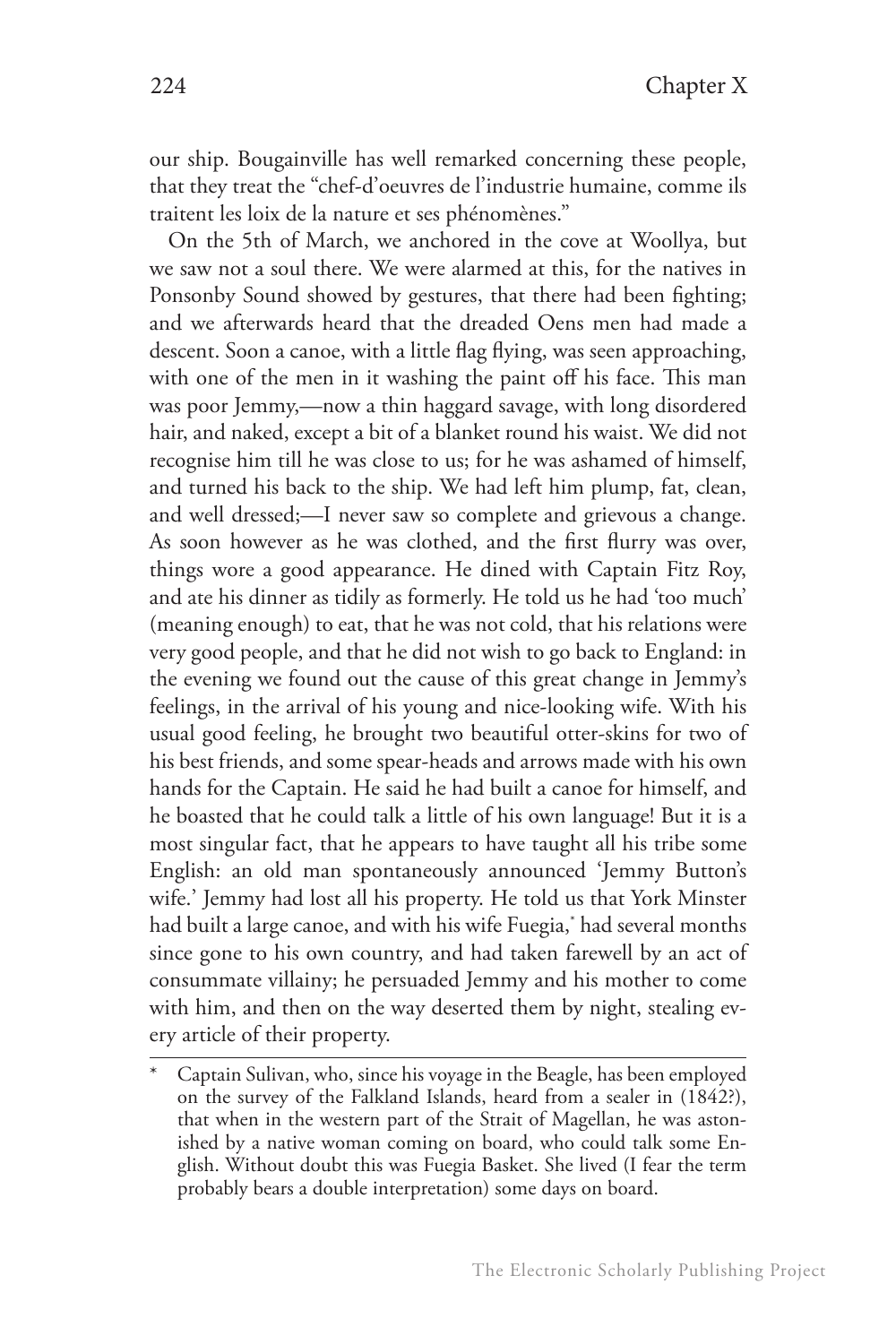Jemmy went to sleep on shore, and in the morning returned, and remained on board till the ship got under weigh, which frightened his wife, who continued crying violently till he got into his canoe. He returned loaded with valuable property. Every soul on board was heartily sorry to shake hands with him for the last time. I do not now doubt that he will be as happy as, perhaps happier than, if he had never left his own country. Every one must sincerely hope that Captain Fitz Roy's noble hope may be fulfilled, of being rewarded for the many generous sacrifices which he made for these Fuegians, by some shipwrecked sailor being protected by the descendants of Jemmy Button and his tribe! When Jemmy reached the shore, he lighted a signal fire, and the smoke curled up, bidding us a last and long farewell, as the ship stood on her course into the open sea.

The perfect equality among the individuals composing the Fuegian tribes, must for a long time retard their civilization. As we see those animals, whose instinct compels them to live in society and obey a chief, are most capable of improvement, so is it with the races of mankind. Whether we look at it as a cause or a consequence, the more civilized always have the most artificial governments. For instance, the inhabitants of Otaheite, who, when first discovered, were governed by hereditary kings, had arrived at a far higher grade than another branch of the same people, the New Zealanders,—who, although benefited by being compelled to turn their attention to agriculture, were republicans in the most absolute sense. In Tierra del Fuego, until some chief shall arise with power sufficient to secure any acquired advantage, such as the domesticated animals, it seems scarcely possible that the political state of the country can be improved. At present, even a piece of cloth given to one is torn into shreds and distributed; and no one individual becomes richer than another. On the other hand, it is difficult to understand how a chief can arise till there is property of some sort by which he might manifest his superiority and increase his power.

I believe, in this extreme part of South America, man exists in a lower state of improvement than in any other part of the world. The South Sea Islanders of the two races inhabiting the Pacific, are comparatively civilized. The Esquimaux, in his subterranean hut, enjoys some of the comforts of life, and in his canoe, when fully equipped, manifests much skill. Some of the tribes of Southern Africa, prowl-